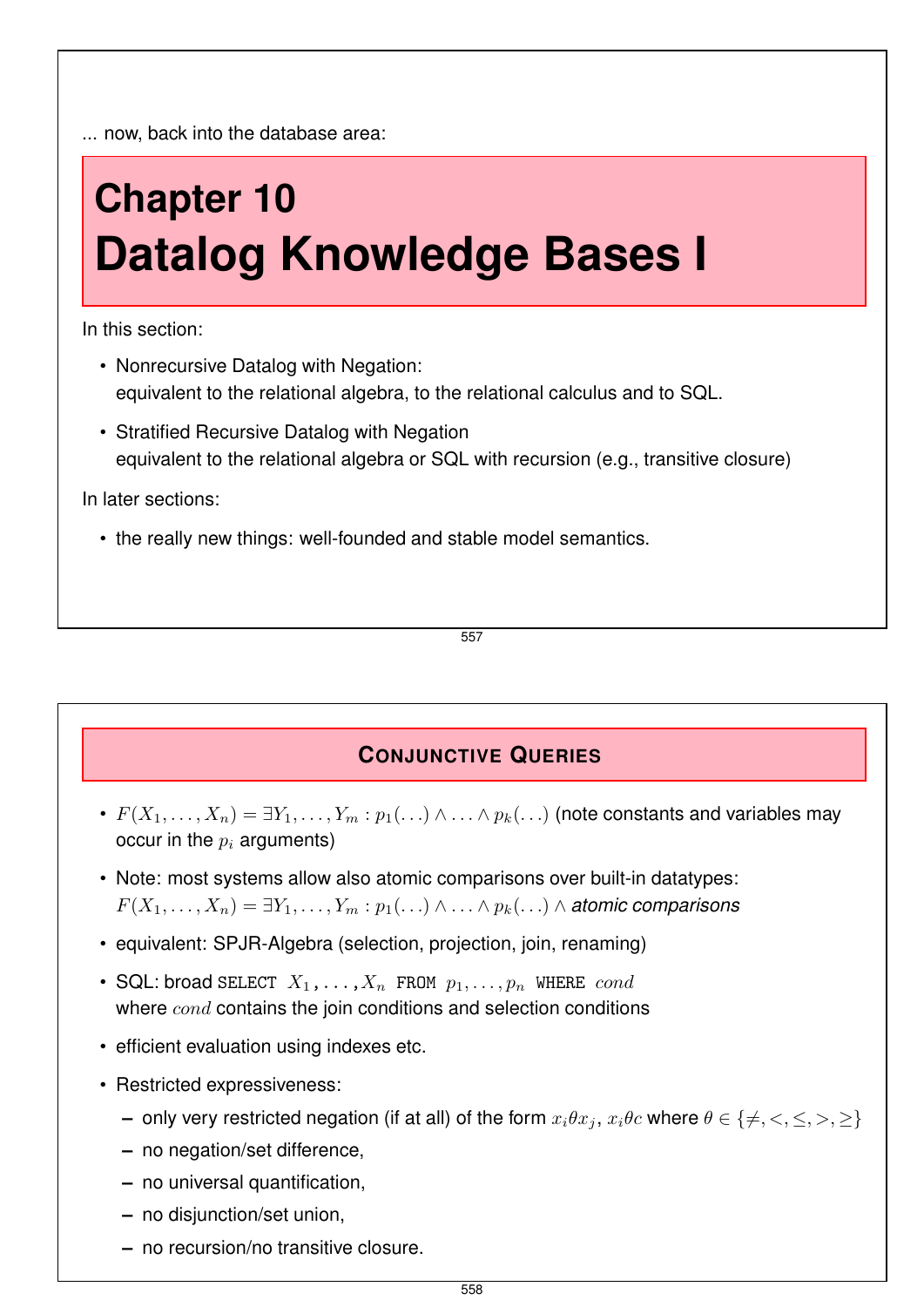## **XSB: LET'S START WITH CONJUNCTIVE QUERIES**

- a PROLOG dialect developed at State Univ. of NY at Stony Brook (SUNYSB). (so one can actually do everything that is allowed in PROLOG, but we use only Datalog)
- XSB extends the original SB-PROLOG with tabled resolution and HiLog (higher-order logic programming).
- open source: http://xsb.sourceforge.net/

559

#### Starting XSB at IFI

Installed in the CIP Pool:

- alias  $xsb='rlurap 'dbis/LP-Tools/XSB/bin/xsb'  $\leftarrow$  put this into bashrc$
- user@bla:∼\$ xsb

```
[xsb_configuration loaded]
[sysinitrc loaded]
XSB Version 3.3.4 (Pignoletto) of July 2, 2011
[i686-pc-linux-gnu 32 bits; mode: optimal; engine: slg-wam; scheduling: local]
[Patch date: 2011/07/08 04:32:08]
| ?-
```
- ?- [mondial]. loads the content of a file (from the current directory).
- ?- country(CN,C,Pop,Area,Cap,CapProv). state a query
- <return>to return to XSB shell
- any key + <return>to get next answer
- CTRL-D: leave XSB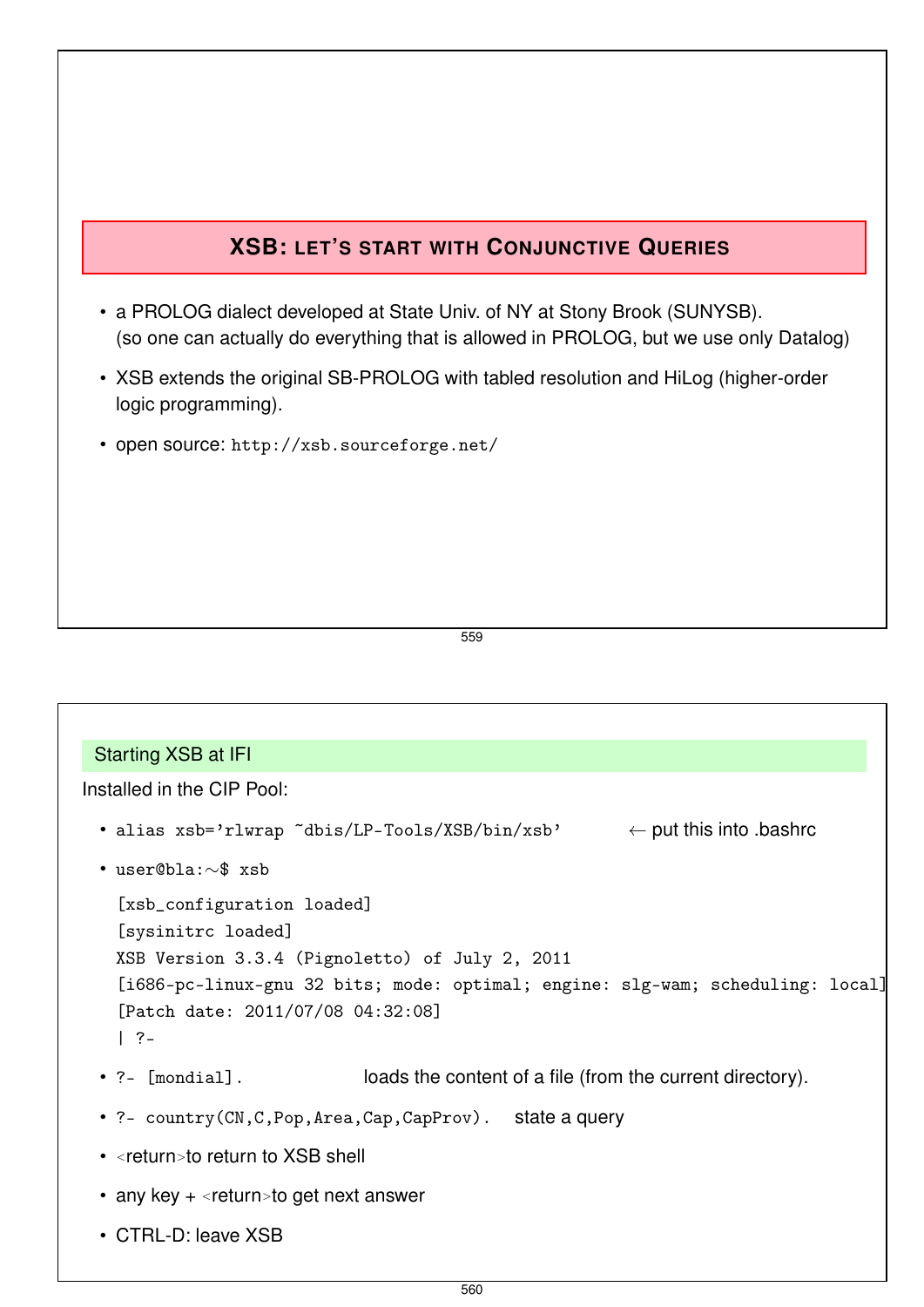Datalog Syntax

Consider a CQ with only atoms in the body (i.e., positive!)

 $F(X_1, \ldots, X_n) = \exists Y_1, \ldots, Y_m : cq(X_1, \ldots, X_n, Y_1, \ldots, Y_m)$ 

**Write** 

?-  $cq(X_1, \ldots, X_n, Y_1, \ldots, Y_m).$ 

where

- the  $X_i$  are the free variables,
- replace  $Y_i$  by  $\_Y_i$  if it occurs in more than one atom,
- replace  $Y_i$  by if it occurs only once ("don't-care-variables").

Example: countries whose population is  $> 1000000$  and the capital population is not known:

?- country(CN,C,\_Cap,\_CapProv,\_,\_Pop), city(\_Cap,C,\_CapProv,null,\_,\_,\_),  $Pop > 1000000$ .

Note: null is not a built-in XSB term, but just a constant like 1, bla, 'Bla'.

561

# **10.1 Datalog Positive Conjunctive Queries – Formal Semantics**

## **Definition 10.1**

*Given a relational schema* R *and a (safe) "pure" CQ with only relational atoms in the body (i.e., positive!, no comparisons)*

$$
F(X_1,\ldots,X_n)=\exists Y_1,\ldots,Y_m:r_1(\bar{u}_1)\wedge\ldots\wedge r_k(\bar{u}_k)\qquad r_i\in\mathbf{R}
$$

*whose Datalog syntax is*  $q(X_1, \ldots, X_n) : r_1(\bar{v}_1), \ldots, r_k(\bar{v}_k)$ . *(note that the*  $\bar{v}_i$  *contain*  $X_i$  *and*  $''_i$ <sup>*"*</sup>-variables, the  $''_i$  don't-care, and constants), *its* answer relation *wrt. a database state* S *is*

$$
\mathcal{S}(q) := \{ (\beta(X_1), \ldots, \beta(X_n)) \mid \beta(\bar{u}_i) \in \mathcal{S}(r_i) \text{ for all } 1 \leq i \leq k \} .
$$

## **Proposition 10.1**

- *•* S(q) *contains only values from* ADOM(S ∪ q)*,*
- *For positive conjunctive queries, the Datalog semantics coincides with the classical FOL semantics:*

$$
\mathcal{S}(q) := \{ (\beta(X_1), \ldots, \beta(X_n)) \mid \mathcal{S} \models_{\beta} F(X_1, \ldots, X_n) \}
$$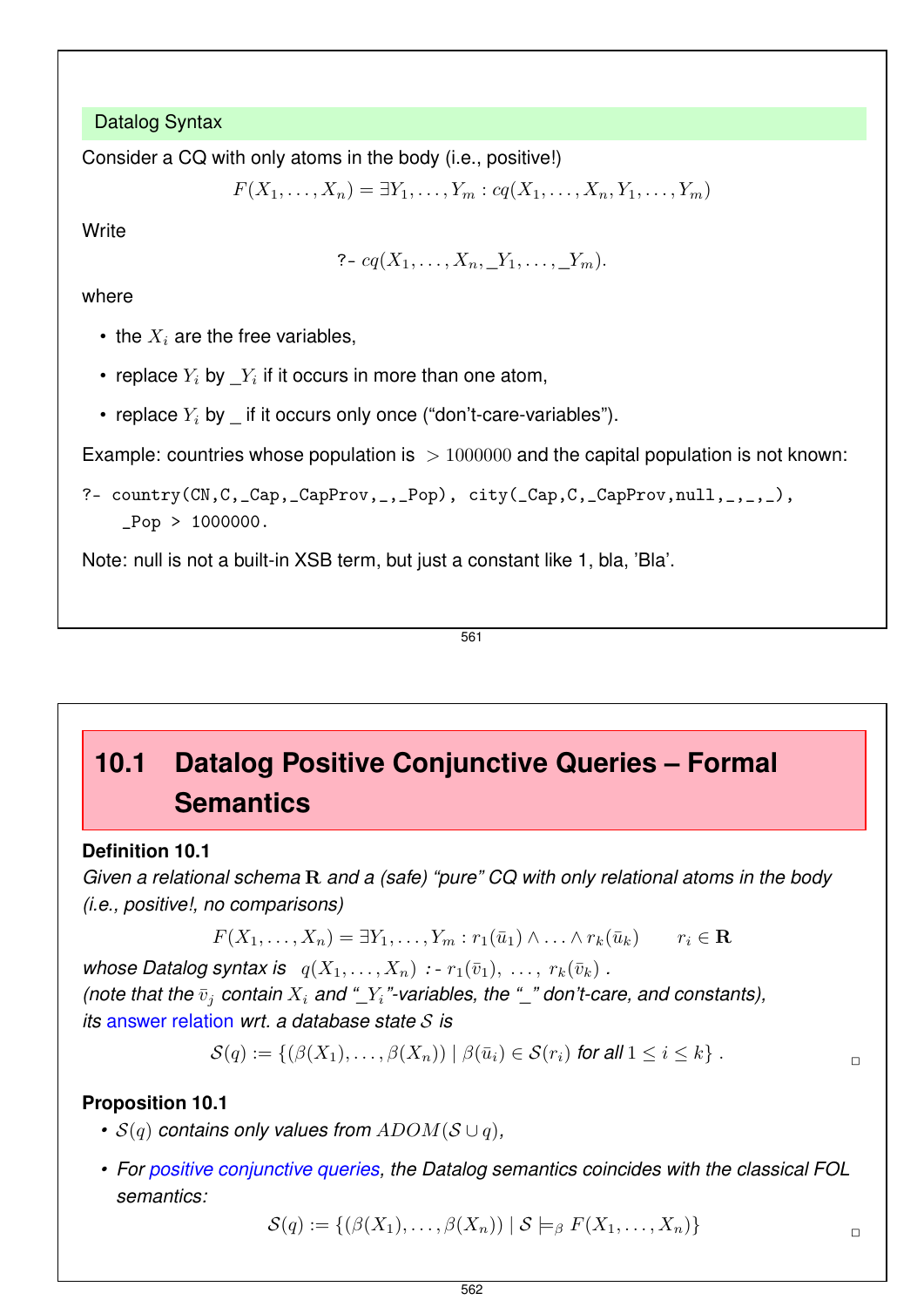## **10.2 Positive Datalog: Views as Rules**

## Conjunctive queries as View Definitions

A Datalog "knowledge base"  $K$  (also called a Datalog program) consists of

- facts of the form:  $r(c_1, \ldots, c_n)$  (SQL equivalent: the tuples in the database),
- rules of the form  $p(X_1, \ldots, X_k) \leftarrow \exists X_{k+1}, \ldots, X_n : Q(X_1, \ldots, X_n)$ where  $p$  is a k-ary predicate and  $Q$  is a conjunctive (positive!) query.
	- **–** means: "whenever  $Q(X_1, \ldots, X_n)$  holds for some  $X_{k+1}, \ldots, X_n$ , also  $p(X_1, \ldots, X_k)$  is assumed to hold".
	- **–** SQL equivalent: p is a view.

The signature  $\Sigma$  is partitioned into two sets:

- $\Sigma_{EDB}$ : predicates that occur only in the body of rules ("extensional database" – the interpretation of these predicates is given as facts in the knowledge base)
- $\Sigma_{IDB}$ : predicates that occur in the head (and possibly also in the body) of rules ("intensional database" – the interpretation of these predicates is derived from the rules)

```
563
```
## XSB Example

```
• compiler directive: : - include(filename).
 (note: no "-" in the filename allowed)
```
• comments: %

```
:- include(mondial).
```

```
% if special characters in filename: include('bla-blubb.P')
\text{europeanCountry}(C) :- encompasses(C, 'Europe', _-).
asianCountry(C) :- encompasses(C,'Asia',_).
result(0) :- europeanCountry(C), country(_,C,Cap,CapP,_,_), isMember(C,O,_),
              organization(O,_,Cap,C,CapP,_).
result(0) :- asianCountry(C), country(0, Cap, Cap, Cap), ...), isMember(C, 0, _),organization(O,_,Cap,C,CapP,_).
[Filename: Datalog/headquartercaps.P]
> xsb
```

```
?- [headquartercaps].
```

```
?- result(X).
```

```
X = EU
```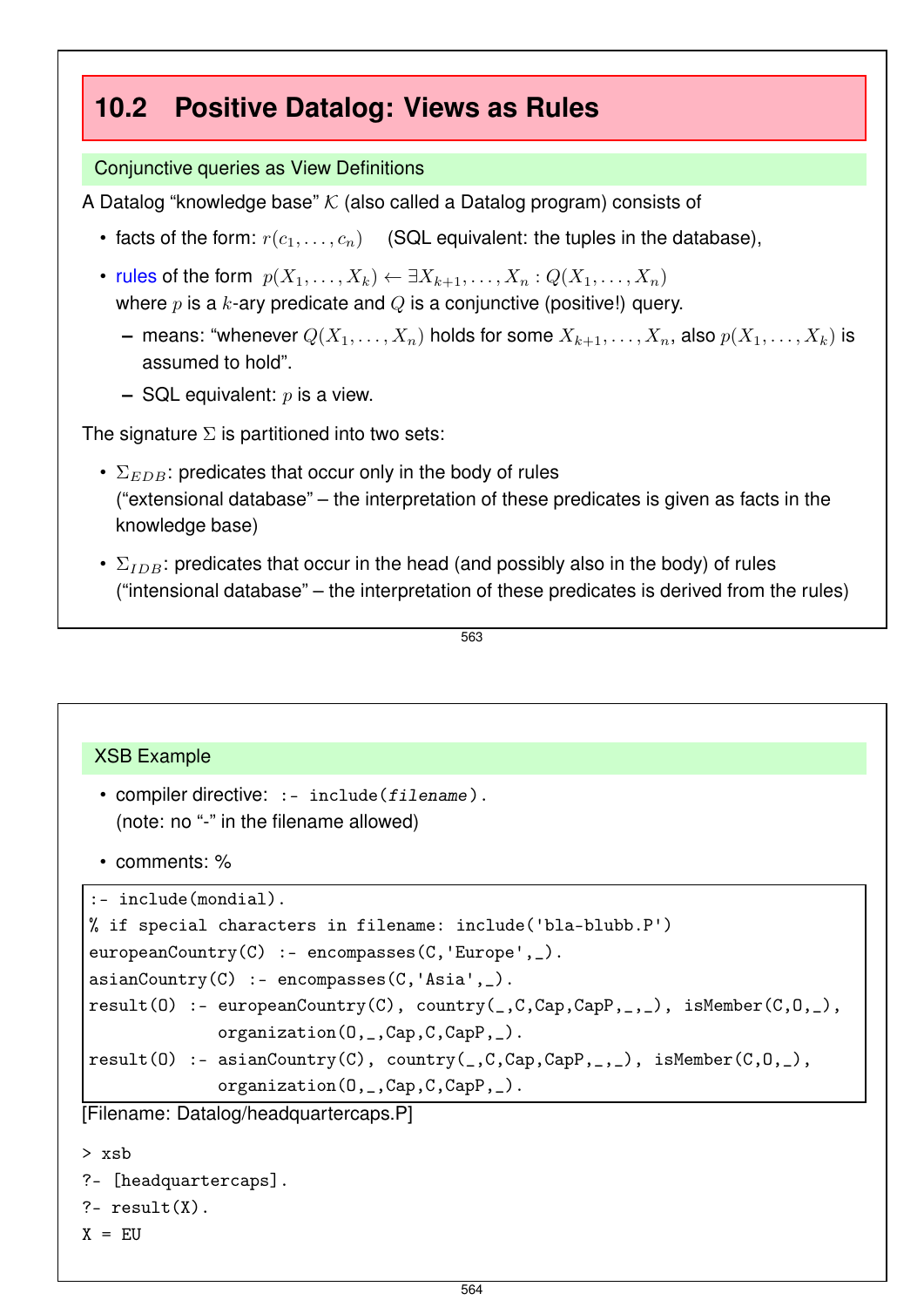

- vienna, 83850,8023244), . . . , border(aut,ger,784), border(aut,hun,366), ...}
- the file mondial.P has the same schema as Mondial for SQL and uses only atomic values with keys/foreign keys.

565

### Three Approaches to Semantics

- a model-theoretic approach (that differs from traditional FOL model theory),
- a fixpoint approach (effectively computable, "bottom-up"),
- a proof-theoretic approach (efficiently computable, "top-down", same as for PROLOG)
- $\Rightarrow$  all of them turn out to be equivalent.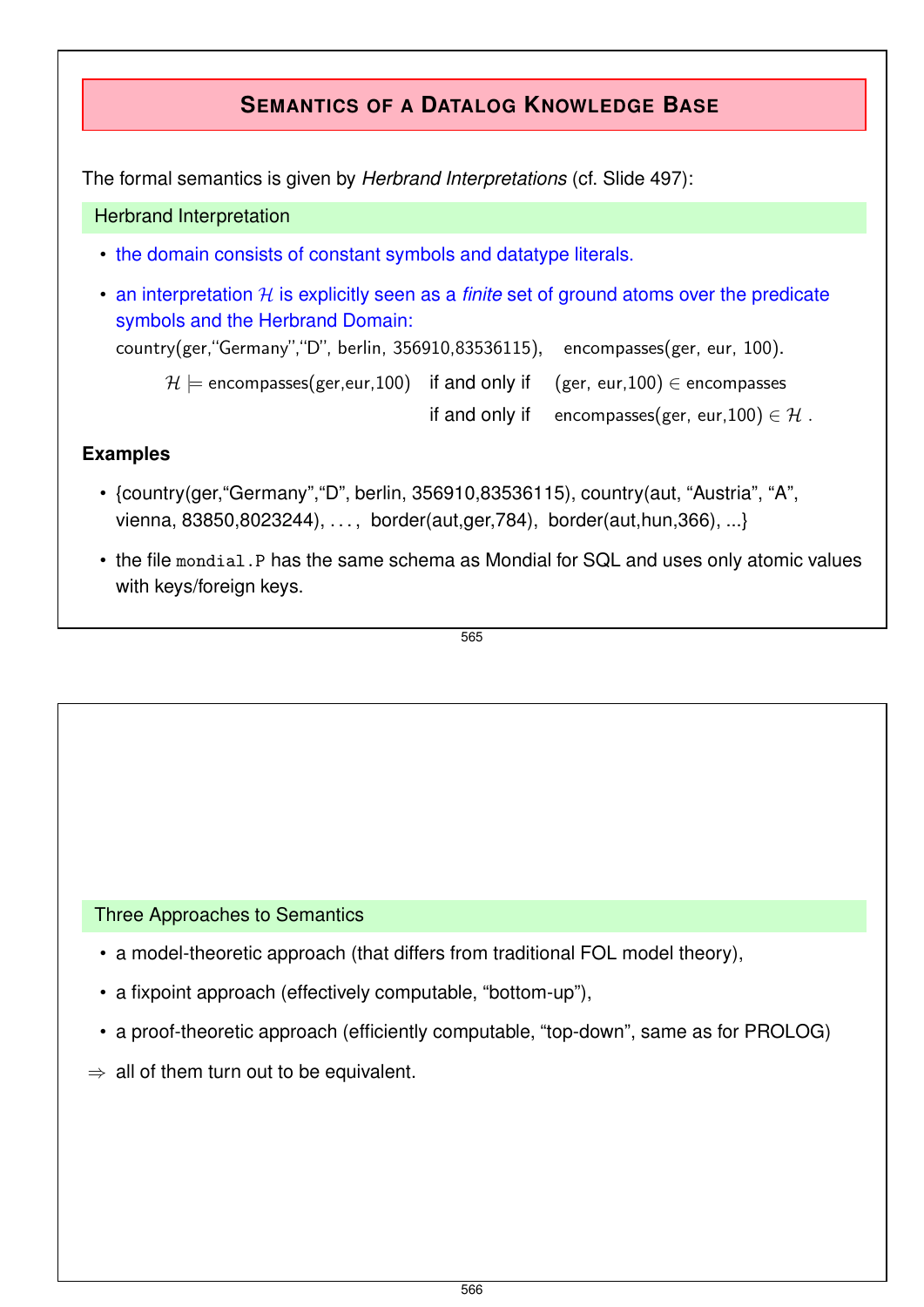## **10.2.1 The Fixpoint Approach to Positive Datalog**

Consider a *positive* program (i.e., rules without negation).

• facts of the form  $p(a_1, \ldots, a_n)$  can also be seen as rules:

 $p(a_1, \ldots, a_n)$  :- true

"if true holds (which is always the case) then also  $p(a_1, \ldots, a_n)$  must hold".

• application of rules:

The set of ground atoms that is derivable by a rule  $H \leftarrow B_1 \wedge \ldots \wedge B_k$  wrt. a given Herbrand Interpretation  $H$  is formally specified as follows:

 $\{\sigma(H): \sigma$  is a ground substitution and there is a rule

 $H \leftarrow B_1 \wedge \ldots \wedge B_k$  in P such that  $\sigma(B_1), \ldots, \sigma(B_k) \in \mathcal{H}$ 

## Example

Let  $H$  contain the facts from mondial.P. The rule

```
orgOnCont(O,Cont) :- isMember(C,O,_), encompasses(C,Cont,_).
```
with  $\sigma = \{C \mapsto D^n, O \mapsto F'$ EU", Cont  $\mapsto F'$ Europe"} where isMember("D", "EU", "member")  $\in \mathcal{H}$ and where encompasses("D", "Europe", 100)  $\in \mathcal{H}$  derives the atom orgOnCont("EU", "Europe").

567

## Bottom-Up-Semantics of Positive Datalog Programs

Consider a *positive* program P (i.e., facts, and rules without negation).

- (ground (i.e. without variables)) facts of the form  $p(a_1, \ldots, a_n)$ ,
- (non-ground) rules of the form  $head: body$ .

## **Definition 10.2 (T<sub>P</sub>-Operator)**

*For a (positive) Datalog program* P *and a set* I *of ground atoms,*

 $T_P(I) := \{ \sigma(H) : \sigma$  is a ground substitution and there is a rule

 $H \leftarrow B_1 \wedge \ldots \wedge B_k$  in P such that  $\sigma(B_1), \ldots, \sigma(B_k) \in I$ 

 $T_P(I)$  *is called the "immediate consequence operator" since it takes I and applies the rules* once.  $D_P^0(I) = I$ 

 $T_P^1(I)$  :=  $T_P(I)$  $T_P^{n+1}$  $T_P^{n+1}(I) \quad := \quad T_P(T_P^n(I))$  $T_P^\omega(I) \quad := \quad \bigcup \, T_P^n(I) \qquad \textit{infinite union!}$  $n \in \mathbb{N}$ 

- $T_P^{\omega} := T_P^{\omega}(\emptyset) -$  *usually, start with*  $\emptyset$
- $\bullet$  Intuition: The set  $T_P^\omega$  contains all ground facts that can be derived from the program.
- note:  $T^1_P(\emptyset)$  contains the ground facts listed in the program.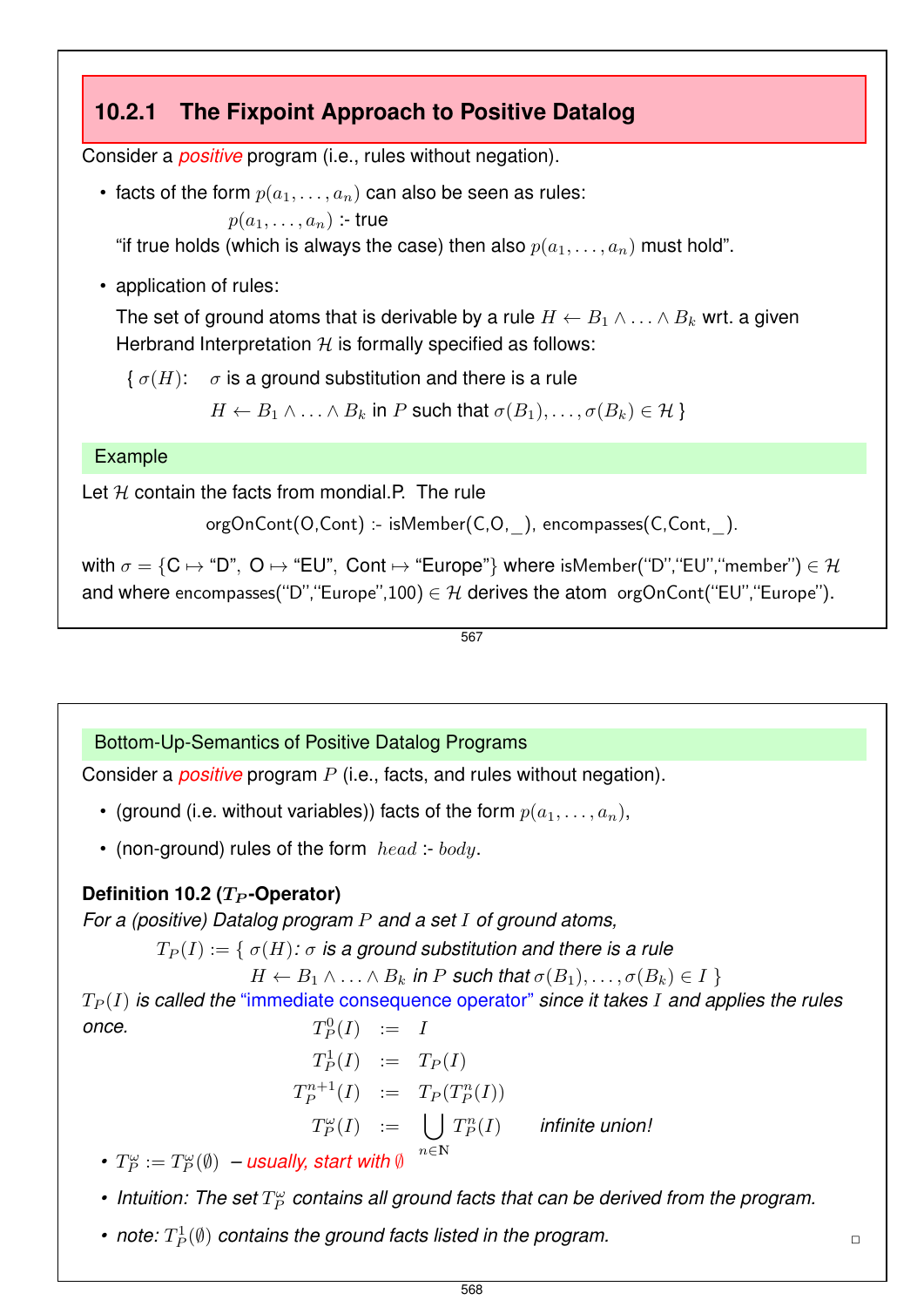$T_P$ : Some Straightforward Examples

• Consider the program  $P = \{p, q \leftarrow p, r \leftarrow q, s \leftarrow r \wedge q\}$ :

 $T_P^1(\emptyset) = T_P(\emptyset) = {\{\mathsf{p}\}},$ 

 $T_P^2(\emptyset) = T_P(\{p\}) = \{p, q\}, -\text{note: } p \text{ is derived again}$ 

 $T_P^3(\emptyset) = T_P(\{\mathsf{p},\mathsf{q}\}) = \{\mathsf{p},\mathsf{q},\mathsf{r}\}$ 

$$
T_P^4(\emptyset) = T_P(\{\mathsf{p}, \mathsf{q}, \mathsf{r}\}) = \{\mathsf{p}, \mathsf{q}, \mathsf{r}, \mathsf{s}\}
$$

 $T_P^5(\emptyset) = T_P(\{\mathsf{p}, \mathsf{q}, \mathsf{r}, \mathsf{s}\}) = \{\mathsf{p}, \mathsf{q}, \mathsf{r}, \mathsf{s}\}$ 

• Consider the program  $Q =$  ${p(1,2), p(2,3), p(3,4), p(3,5), p(1,6), \tc(X,Y) \leftarrow p(X,Y), \tc(X,Y) \leftarrow tc(X,Z) \land p(Z,Y)}$ : Let  $EDB := T_P^1(\emptyset) = \{p(1,2), p(2,3), p(3,4), p(3,5), p(1,6)\}$  for the ground facts.  $T_{Q}^{2}(\emptyset) = EDB \cup \{\text{tc}(1,2), \text{ tc}(2,3), \text{ tc}(3,4), \text{ tc}(3,5), \text{ tc}(1,6)\},$  $T_{Q}^{3}(\emptyset)$  =  $EDB \cup \{$ tc(1,2), tc(2,3), tc(3,4), tc(3,5), tc(1,6), tc(1,3), tc(2,4), tc(2,5)},  $T_{Q}^{4}(\emptyset)$  =  $EDB \cup \{ \text{tc}(1,2), \ \text{tc}(2,3), \ \text{tc}(3,4), \ \text{tc}(3,5), \ \text{tc}(1,6), \ \text{tc}(1,3), \ \text{tc}(2,4), \ \text{tc}(2,5),$  $tc(1,4), \ tc(1,5) = T_Q^5(\emptyset)$ 

569

## $T_P$ : Non-Straightforward Examples

Obvious: (Positive) programs with no facts will not derive anything when started with ∅.

• Consider the program  $P = \{p \leftarrow p\}$ :

$$
-T_P^1(\emptyset)=T_P(\emptyset)=\emptyset=T_P^2(\emptyset)=T_P^\omega(\emptyset)
$$

- **–** when not starting with ∅, but with {p}:  $T_P^1(\{\mathsf{p}\}) = \{\mathsf{p}\} = T_P^2(\{\mathsf{p}\}) = T_P^{\omega}(\{\mathsf{p}\})$
- Consider the program  $P = \{p \leftarrow q, q \leftarrow p, r \leftarrow p \wedge q\}$ :

$$
-T_P^1(\emptyset) = \{\emptyset\} = T_P^2(\emptyset) = T_P^{\omega}(\emptyset).
$$

- **–**  $T_P^1(\{\mathsf{p},\mathsf{q}\}) = \{\mathsf{p},\mathsf{q},\mathsf{r}\} = T_P^2(\{\mathsf{p},\mathsf{q}\}) = T_P^{\omega}(\{\mathsf{p},\mathsf{q}\})$ .
- $-T_P^1(\{\mathsf{p}\}) = \{\mathsf{q}\},\$  $T_P^2(\{\mathsf{p}\}) = T_P(T_P^1(\{\mathsf{q}\})) = \{\mathsf{p}\}\,,$  $T_P^3(\{\mathsf{p}\}) = T_P(T_P^2(\{\mathsf{p}\})) = T_P(\{\mathsf{p}\}) = \{\mathsf{q}\},\$ ... the sequence then alternates ...  $T_P^{\omega}(\{\mathsf{p}\}) = \bigcup_{n\in \mathbb{N}} T_P^n(\{\mathsf{p}\}) = \{\mathsf{p},\mathsf{q}\},$  which is *not a model of P!* (r is missing!)  $-T_P^1(\{\mathsf{r}\}) = \{\emptyset\} = T_P^2(\{\mathsf{r}\}) = T_P^{\omega}(\{\mathsf{r}\})$ .
- $\Rightarrow$  Starting with  $I \neq \emptyset$  might show strange behaviour. Don't do that. The argument is used only for the iteration  $T_P(T_P^n(\emptyset))$ .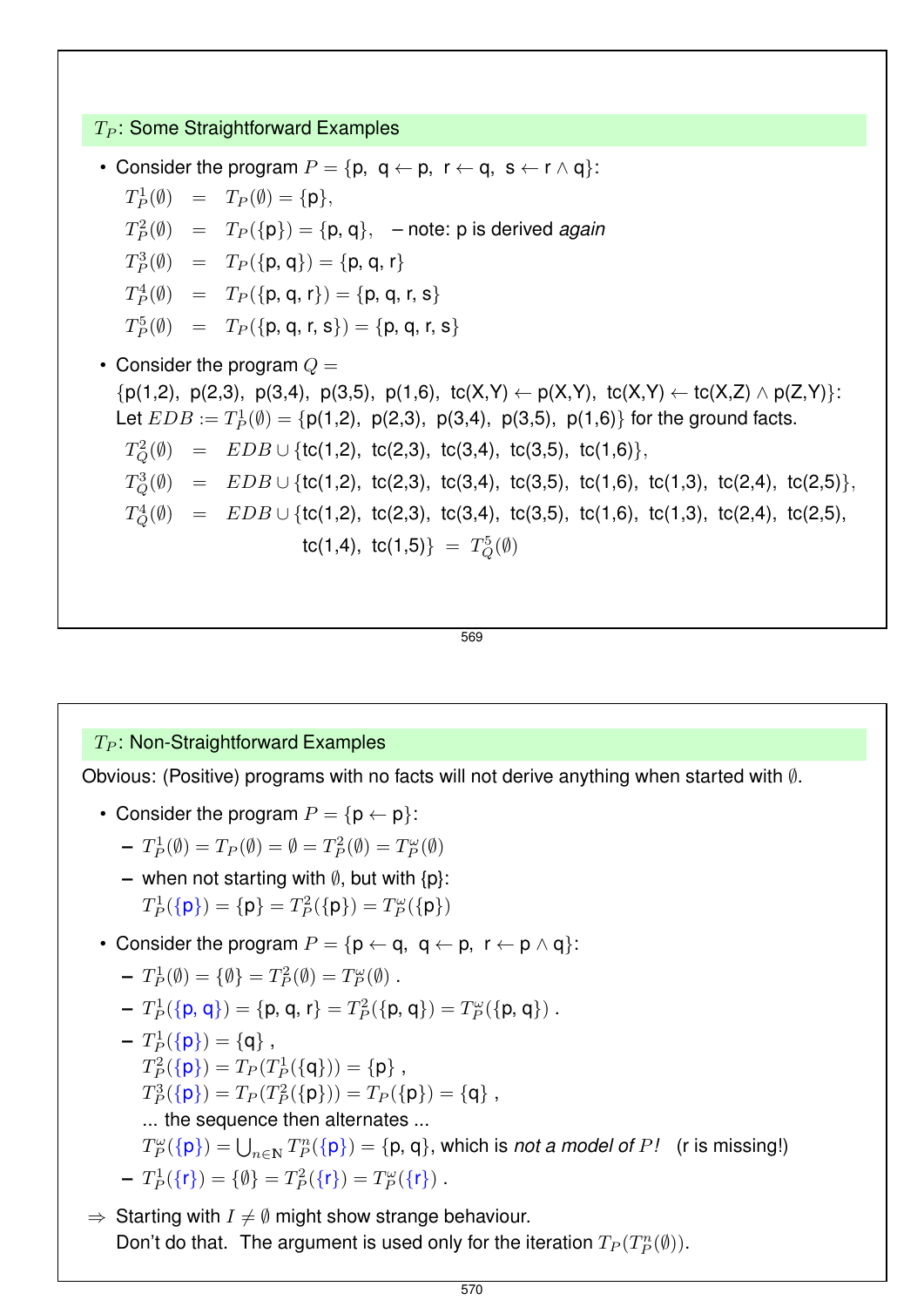Some Theoretical Properties of  $T_P$ 

# **Proposition 10.2**

 $T_P^{\omega}$  $\models P.$ 

Proof:

- for all facts  $R(c_1,\ldots,c_n)$  contained in  $P$ ,  $T_P^{\omega} \models R(c_1,\ldots,c_n)$ , i.e.,  $R(c_1,\ldots,c_n) \in T_P^{\omega}$  $(R(c_1, ..., c_n) \in T_P^1(\emptyset)).$
- for all rules  $p(X_1, \ldots, X_k) \leftarrow \exists X_{k+1}, \ldots, X_n : Q(X_1, \ldots, X_n)$  contained in P,  $T_P^{\omega} \models \forall X_1, \ldots, X_n : p(X_1, \ldots, X_k) \leftarrow \exists X_{k+1}, \ldots, X_n : Q(X_1, \ldots, X_n)$ : If  $T_P^n(\emptyset) \models_\beta \exists X_{k+1}, \ldots, X_n : Q(X_1, \ldots, X_n)$ , then  $T_P^{n+1}$  $P_P^{n+1}(\emptyset) \models_{\beta} p(X_1,\ldots,X_k)$  by definition of  $T_P$ .

... so  $T_P^{\omega}$  looks good. Is it special? What about the infinite union?

#### 571

### Some Theoretical Properties of  $T_P$

### **Proposition 10.3**

 $T_P$  *is monotonous (recall, for positive P), i.e., if*  $I_1 \nsubseteq I_2$  *then*  $T_P(I_1) \nsubseteq T_P(I_2)$ *.* 

- As a consequence of this,  $T_P^{n+1}$  $T_P^{n+1}(\emptyset) \supseteq T_P^{n}(\emptyset).$
- $\bigcup_{n \in \mathbb{N}} T_P^n(\emptyset) = \lim_{n \to \infty}$  $n \in \mathbb{N}$  $T_P^n(\emptyset)$  ... (infinite?) iteration – does it stop somewhere?
- Let  $\mathcal{HB}_P$  denote the Herbrand Base of P, i.e., the set of all ground instances of predicates in P over the Herbrand universe (which consists of all constants occurring in the atoms in  $P$ ). Then,  $\mathcal{HB}_P \models P$  for every positive P.
- $T_P^n(\emptyset) \subseteq \mathcal{HB}_P$  for all  $n \in \mathbb{N}$ .
- . . . ... a monotonously growing sequence is bounded from above:

#### **Theorem 10.1**

*For some (finite)*  $n \in \mathbb{N}$ , a fixpoint, i.e.,  $T_P(T_P^n(\emptyset)) = T_P^n(\emptyset)$  is reached after finitely many steps. *For this*  $n, T_P^{\omega} = T_P^n$  $(\emptyset)$ *.*  $\Box$ 

- $T_P^{\omega}$  can effectively be computed ("bottom-up"),
- queries are then stated against  $T_P^\omega.$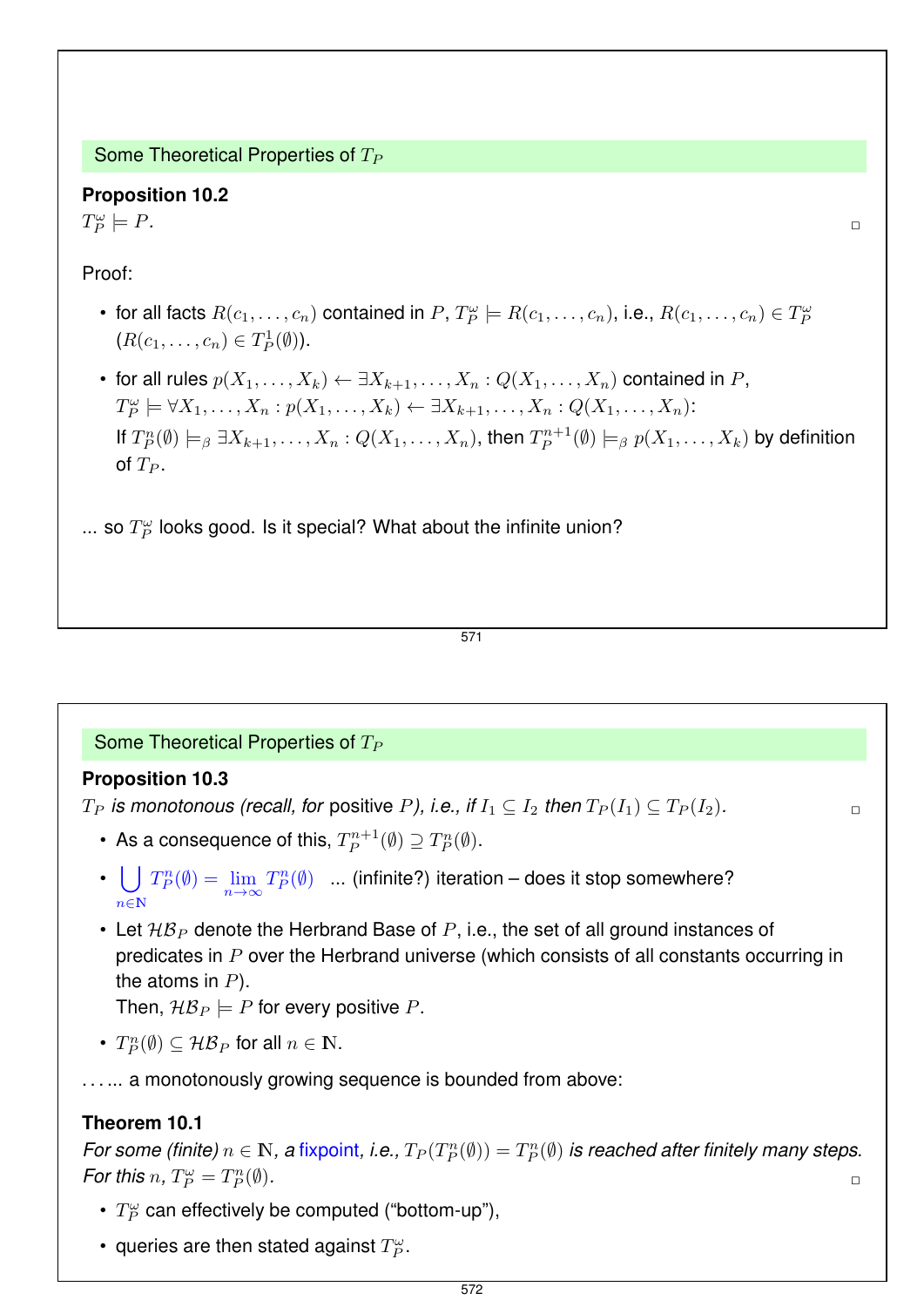Some Theoretical Properties of  $T_P$ 

This is the general definition of the term "fixpoint":

## **Definition 10.3**

*For an operator* Ψ *mapping from any mathematical domain* X *to* X *, a fixpoint is any* x *such*  $\mathbf{that}\Psi(x)=x.$ 

## Example:

 $\sqrt{\cdot}$  is an operator  $\mathbb{R} \to \mathbb{R}$ .  $\sqrt{1} = 1$  is a fixpoint of it.  $T_P$  is an operator from sets of ground atoms (i.e., Herbrand interpretations) to sets of ground atoms.

573

## Some Theoretical Properties of  $T_P$

## **Proposition 10.4**

*For a Datalog program* P*,*

- *a) every fixpoint* F of  $T_P$ , *i.e.*,  $T_P(\mathcal{F}) = \mathcal{F}$ , is a model of P *(but not every model is a fixpoint!), and*
- *b)* for every model H of a Datalog program  $P$ ,  $T_P(\mathcal{H}) \subseteq \mathcal{H}$ .

## Proof:

- a) Since F is a fixpoint,  $T_P(\mathcal{F}) \supseteq \mathcal{F}$ , i.e. it contains all facts in P, and all instances of heads of applicable rule instances. Thus, it is a model of P.
- b) by definition of  $T_P$ : H is a model of P, so it already contains all ground instances of heads of applicable rule instances.

Note: a model can also contain additional ground atoms (=facts) that are not required ("supported") by the program, as long as it contains also their consequences. It is still a model.

[Example see next slide]

Outlook: the "Minimal Model" will be a distinguished model (later, the "Well-Founded Model" and "Stable Models" continue this idea of minimality).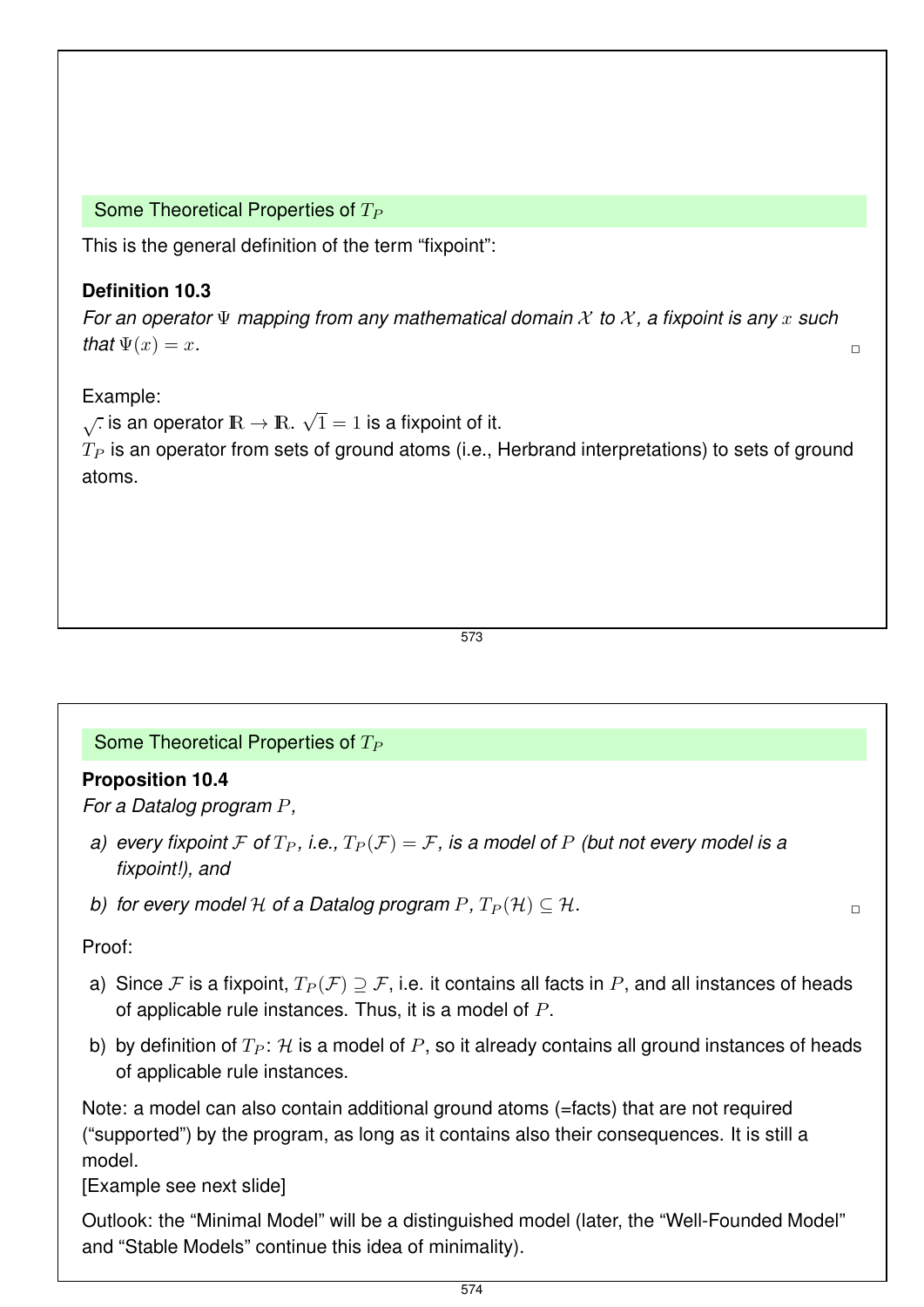## Models of a Program

Further models of a program can be obtained by adding additional facts (they must be complete wrt. consequences from these).

## **Example 10.1**

*Consider*  $P = \{q(X) : p(X); r(X) : q(X); p(a)\}.$ 

- Let  $M := T_P^{\omega}(\emptyset) = \{p(a), q(a), r(a)\}.$
- Other, bigger models are  $\mathcal{M}_1 = \{p(a), q(a), r(a), r(b)\}\$  and  $\mathcal{M}_2 = \{p(a), q(a), r(a), q(b), r(b)\}.$
- Note that  $\mathcal{N} = \{p(a), q(a), r(a), q(b)\} \supseteq \mathcal{M}$ , but it is not a model. *Since*  $N \subseteq M_2$ , it can obviously be extended to a model (cf. Slide 579).
- The  $\mathcal{M}_i$  are not fixpoints of  $T_P$ :  $T_P(\mathcal{M}_1) = \{p(a), q(a), r(a)\} = \mathcal{M} \subsetneq \mathcal{M}_1$ , and  $T_P(\mathcal{M}_2) = \{p(a), q(a), r(a), r(b)\} = \mathcal{M}_1 \subsetneq \mathcal{M}_2.$ 
	- $-$  *in both cases, according to Proposition 10.4,*  $T_P(\mathcal{M}_i) \subseteq \mathcal{M}_i$ *, shows that they are models, i.e., all rules are satisfied.*
	- **–** *The "*(*" shows that some fact has been "invented" which is not forced ("supported") by the rules.*
- *Usually, fixpoints which are non-minimal models occur if the program contains some*  $\Box$  *"self-supporting" rule*  $p \leftarrow p$ .

$$
\overline{\mathbf{575}}
$$

Some Theoretical Properties of  $T_P$ 

## **Definition 10.4**

*For two Herbrand interpretations,*  $H_1$  *and*  $H_2$ ,  $H_1 \leq H_2$  *if*  $H_1 \subseteq H_2$ .

## **Proposition 10.5**

 $T_P^{\omega}$  is the least fixpoint of  $T_P$ .

## Proof:

By Proposition 10.4, every fixpoint  $\mathcal F$  is a model of P. To be a model of P,  $\mathcal F$  contains all facts in P, i.e.,  $\mathcal{F} \supseteq T_P(\emptyset)$ . By induction,  $\mathcal{F} \supseteq T_P^n(\emptyset)$  for each  $n \in \mathbb{N}$ . Thus,  $\mathcal{F} \supseteq T_P^\omega$ .

(the full PROLOG case, where the  $\mathcal{HB}_P$  argument does not hold and  $T_P^\omega$  is not necessarily finite, follows from monotonicity by the Knaster-Tarski Theorem (fixpoint theory over complete lattices).)

Aside:  $T_P^{\omega}$  in PROLOG

- PROLOG allows function symbols.
- Consider the program  $P := \{ p(a), p(f(X)) \leftarrow p(X) \}$ :  $T_P^{\omega} = \{p(f^n(a)) | n \in \mathbb{N}\}\$ is infinite.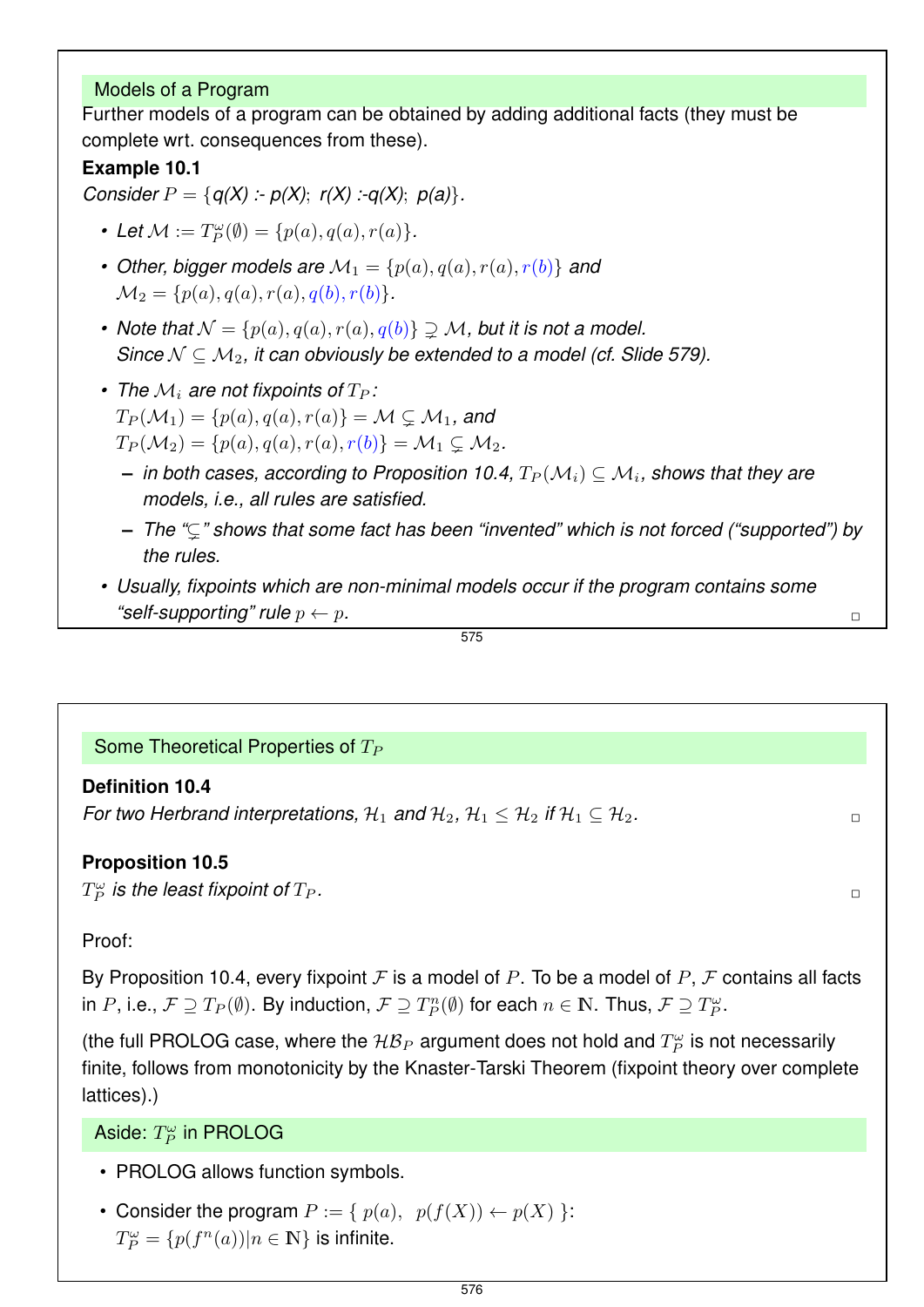## Example/Exercise

Consider the following (recursive) program (including atomic facts and rules):

- $P = \{$  country(a). country(b). country(ch). country(d). country(e). country(f). ... border(a, d). border(a, h). border(a, i). border(d, f). border(i, f). border(ch, f). border(ch, a). border(ch, d). border(ch, i). border(e, f). border(p, e). border(h, ua). border(ua, r). border(ra, br). border(bol, ra). border(bol, br).  $border(Y, X) \leftarrow border(X, Y).$  $\mathsf{reachable}(X, Y) \leftarrow \mathsf{border}(X, Y).$  $reachable(X, Y) \leftarrow reachable(X, Z), border(Z, Y).$ 
	- Give  $T_P^0(\emptyset)$ ,  $T_P^1(\emptyset)$ ,  $T_P^2(\emptyset)$ , ...,  $T_P^{\omega}(\emptyset)$ .
	- for any derived fact reachable $(c_1, c_2) \in T_P^\omega(\emptyset)$ , characterize the least  $i$  such that reachable $(c_1, c_2) \in T_P^i(\emptyset)$ .

577

## **10.2.2 Model-Theoretic Characterization: Minimal Model**

• Note: simple "Datalog" usually means "positive Datalog"

### **Definition 10.5**

*For a (positive) Datalog program* P*, the* minimal model *is defined as the smallest Herbrand interpretation (wrt.*  $\leq$  *as in Def.* 10.4) that is a model of P.

## **Theorem 10.2**

*For a positive Datalog program* P *and its* minimal model M, for all ground atoms  $p(c_1, \ldots, c_n)$ :

- $\mathcal{M} \models p(c_1, \ldots, c_n) \Leftrightarrow p(c_1, \ldots, c_n) \in T_P^{\omega}$ .
- $M \models p(c_1, \ldots, c_n)$  *if and only if for all models S of P, S*  $\models p(c_1, \ldots, c_n)$ .

*(recall:* |= *denotes the models-relation from First Order Logic)* ✷

## **Proposition 10.6**

*The minimal model* M *of a (positive) Datalog program* P *is the intersection of all models (i.e., models wrt. First Order Logic model theory) of* P*.* ✷

Proof: same as for Proposition 10.5.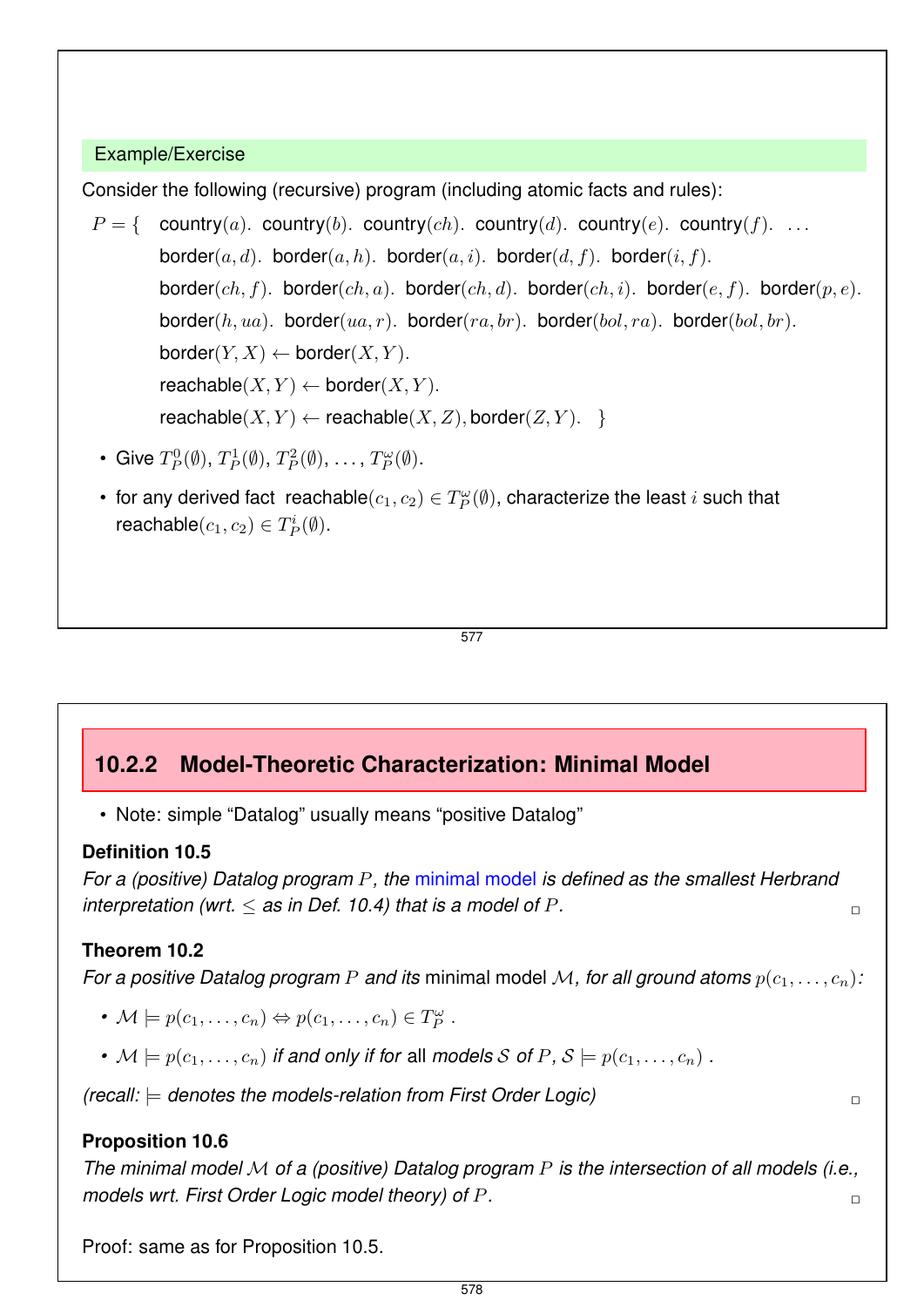#### Non-minimal Models

Let  $P$  a positive Datalog program with minimal model  $\mathcal{M}=T_P^\omega=T_P^\omega(\emptyset),$  and  $q\notin \mathcal{M}$  some ground atom.

- there exists a model  $\mathcal{M}'$  of P that makes q true. (i.e., a positive program cannot force anything to be false; there is only "negation by default").
- Recall Slide 570: starting with  $q$ , i.e.,  $T_P^\omega(\{q\})$  is not appropriate (it might forget  $q$ , or even run into an alternating sequence).
- Compute  $\mathcal{M}'' = T^{\omega}_{P \cup \{q\}} = T^{\omega}_{P \cup \{q\}}$  $\mathbb{P}^{\omega}_{P \cup \{q\}}(\emptyset)$  to obtain the solution, which is the minimal model of  $P \cup \{q\}.$
- For Example 10.1,  $T^{\omega}_{P \cup \{q(b)\}} = M \cup \{q(b), r(b)\}.$

579

### Some comments on Negation

- Negative Literals:
	- **–** The minimal model implements the *Closed-World-Assumption (CWA)*: any atom that is not contained or implied by  $P$  is assumed not to hold.
	- $-$  For the minimal model  $\mathcal{M}$ ,
		- if a ground atom is not in M, i.e.,  $M \models \neg p(a_1, \ldots, a_n)$ , classical FOL semantics (open-world) does *not* entail that  $P \models_{FOL} \neg p(a_1, \ldots, a_n)$ .
		- Note that  $P \models_{FOL} \neg p(a_1, \ldots, a_n)$  does not hold for any ground atom from a positive program P no negative statements are entailed at all under FOL semantics.
	- **–** this coincides with the SQL semantics "WHERE NOT EXISTS ...".
- Negative literals in rule bodies:
	- $\blacksquare$  The  $T_P$  evaluation is not applicable for rules with negation in the body.
	- **–** Consider the previous example extended by the rule { unreachable( $X, Y$ )  $\leftarrow$  country( $X$ )  $\wedge$  country( $Y$ )  $\wedge$  ¬reachable( $X, Y$ ). }. How would the  $T_P$  evaluation proceed for it?
- derivation of negative facts/negative facts in rule heads: not applicable since CWA assumes all negative facts that are consistent with  $P$ ("negation by default")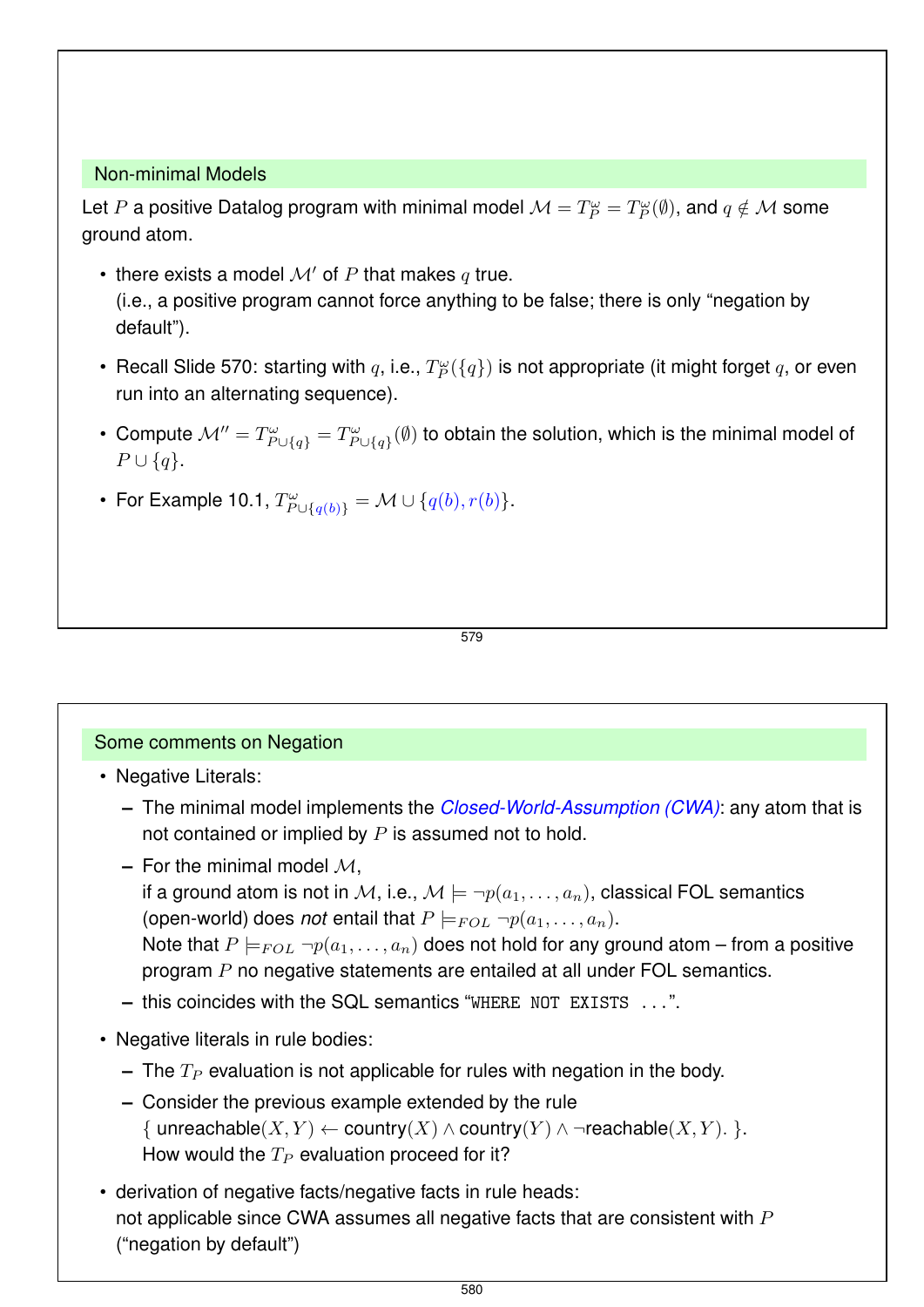## **10.2.3 Proof-Theoretic Approach: Resolution Calculus**

Given: a positive Datalog program P Question: does  $p(c_1, \ldots, c_n)$  hold?

• bottom-up computation of  $T_P$  provides a *correct* and *complete* (wrt. the minimal model) procedure for checking if some *fact* holds in the minimal model.

Every atom that is true in the minimal model has a "proof history" (tree) via the rules and facts that have been used for deriving it.

581

## **GENERAL RESOLUTION CALCULUS**

- an *Inference System*.
- a *clause* is a set of literals (semantics: disjunctive). Clause resolution takes two clauses that contain contradictory literals:

$$
\ell_1 \vee \ldots \vee \boxed{\ell_i} \vee \ldots \vee \ell_k \quad , \quad \ell_{k+1} \vee \ldots \vee \boxed{\neg \ell_{k+j}} \vee \ldots \vee \ell_{k+m} \quad , \quad \boxed{\sigma(\ell_i) = \sigma(\ell_{k+j})}
$$

$$
\sigma(\ell_1 \vee \ldots \vee \ell_{i-1} \vee \ell_{i+1} \vee \ldots \vee \ell_k \vee \ell_{k+1} \vee \ldots \vee \ell_{k+j-1} \vee \ell_{k+j+1} \vee \ldots \vee \ell_{k+m})
$$

• rules of the form

$$
h(\bar{x}) \leftarrow b_1(\bar{x}) \wedge b_2(\bar{x}) \wedge \ldots \wedge b_n(\bar{x})
$$

are equivalent to *Horn Clauses* (named after the logician Alfred Horn)

 $h(\bar{x}) \vee \neg b_1(\bar{x}) \vee \neg b_2(\bar{x}) \vee \dots \vee \neg b_n(\bar{x})$ 

(Disjunction with only one positive literal).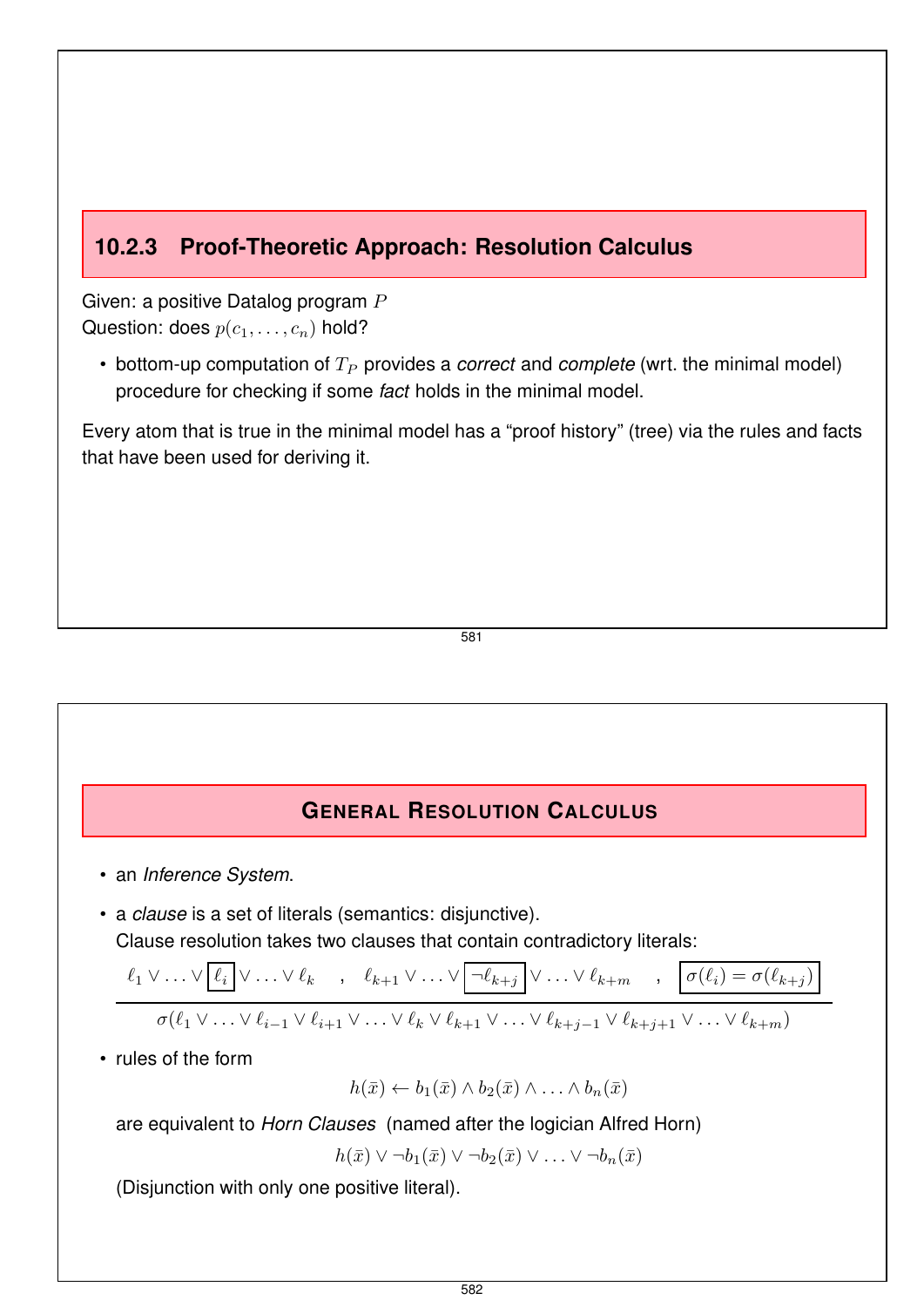## **ASIDE: GENERAL RESOLUTION CALCULUS: COMMENTS AND EXAMPLES**

- Tableau calculus:
	- **–** one rule for each FOL construct (∧, ∨, ∀, ∃, and the closure rule as the rule for ¬).
	- **–** applicable to all kinds of FOL formulas.
	- $\Rightarrow$  intuitive, very general, but a high number of possible expansions in each step.
- Resolution calculus:
	- **–** only a single inference rule,
	- **–** applicable to *a set of (arbitrary) disjunctions*.
- Any FOL formula  $\phi$  can be translated as follows:
	- **–** Prenex Normal Form: pull quantifiers in front ("prefix"):  $\forall a, b$  ∃ $c, d$   $\forall e \ldots : \phi'$  where  $\phi'$  is quantifier-free ("matrix"),
	- **–** transform the matrix into conjunctive normal form (i.e., a conjunction of disjunctions of literals).
	- $\Rightarrow$  resolution calculus has the same expressiveness as tableau calculus.
	- **–** it is intuitive, if a problem has a natural representation as a set of disjunctions.

583

## Disjunctive Reasoning: Sudoku

Typical Sudoku situation: "cell  $(x, y_1)$  is either 2 or 7, cell  $(x, y_2)$  is either 2 or 6, so the "2" can only be in one of them, there is 7 in  $(x, y_1)$  or 6 in  $(x, y_2)$ . As 6 is already in  $(x_2, y_2)$ , the 2 must be in  $(x, y_2)$ , and the 7 must be in  $(x, y_1)$ ."

Consider the following example (sudoku taken from (german) wikipedia):

| 9                       |   | 3 |                          |                         |              |   |                |   |   |
|-------------------------|---|---|--------------------------|-------------------------|--------------|---|----------------|---|---|
| 8                       |   |   |                          | 1                       | 9            | 5 |                |   |   |
| $\overline{7}$          |   |   | 8                        |                         |              |   |                | 6 |   |
| 6                       | 8 |   |                          |                         | 6            |   |                |   |   |
| 5                       | 4 |   |                          | 8                       |              |   |                |   | 1 |
| $\overline{\mathbf{4}}$ |   |   |                          |                         | $\mathbf{2}$ |   |                |   |   |
| $\mathbf 3$             |   | 6 |                          |                         |              |   | $\overline{c}$ | 8 |   |
| $\overline{2}$          | ? | ? | $\overline{\mathcal{C}}$ | $\overline{\mathbf{4}}$ | 1            | 9 |                | 3 | 5 |
| 1                       |   |   |                          |                         |              |   |                | 7 |   |
|                         | A | B | $\mathsf C$              | D                       | E            | F | G              | H | I |
|                         |   |   |                          |                         |              |   |                |   |   |

- 3-ary predicate  $p$  ("position"), e.g. for B9:  $p(b, 9, 3)$ :
- exclusion clause patterns like:  $\{\neg p(x_1, y, n), \neg p(x_2, y, n), x_1 = x_2\}$ for rows; analogously for columns and for subsquares.
- H2: must be 3 (all other numbers are already present in column H, in row 2 or in the lower right subsquare).
- A2: 2 or 3 or 7.; B2: 2 or 7 or 8.
- C2: 2 or 3 or 7.
- $\Rightarrow$  A2 and C2: 2 or 7  $\Rightarrow$  B2: 8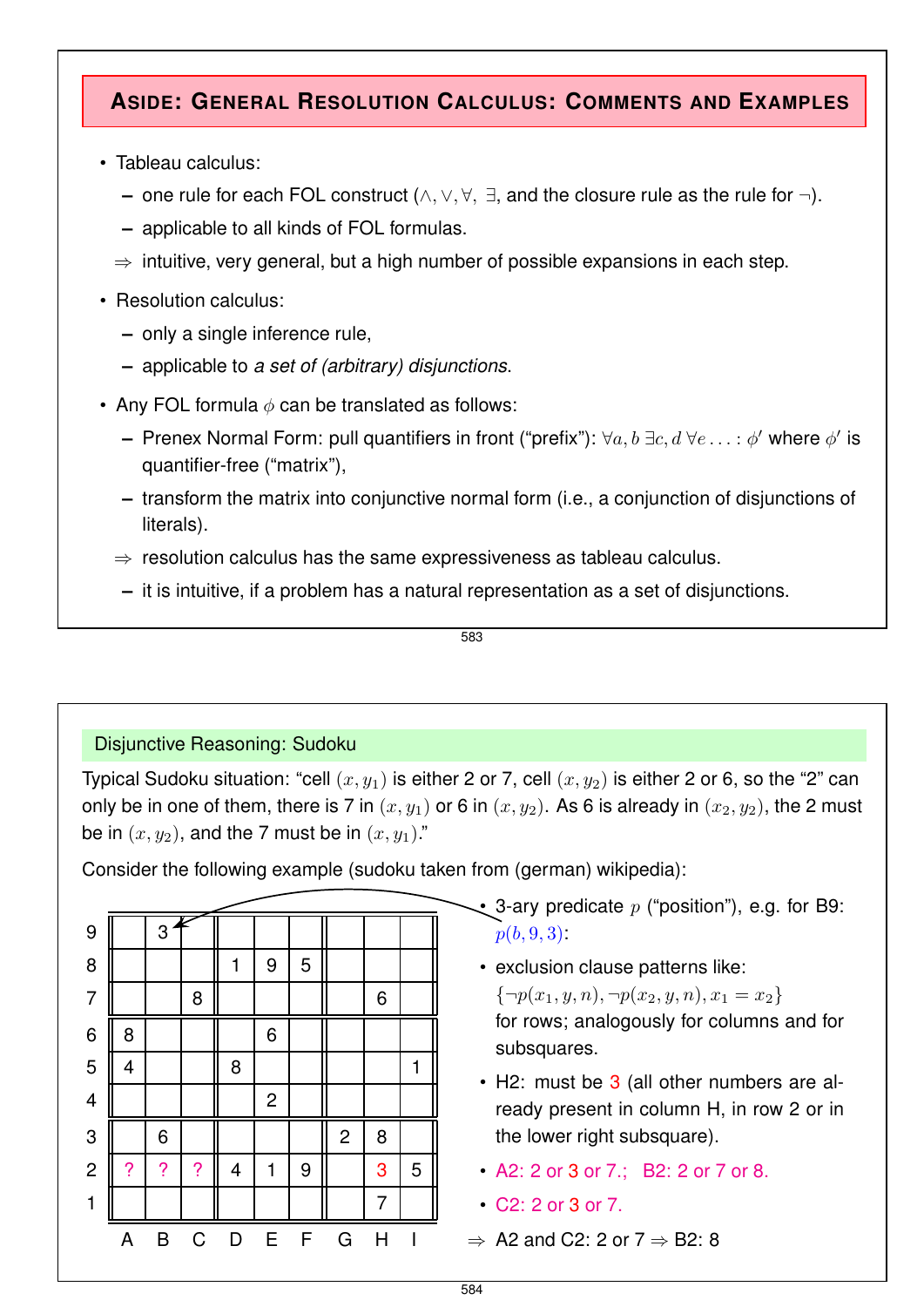#### Sudoku (cont'd)

- Query:  $answer(X, Y, N) \leftarrow p(X, Y, N)$ .
- Whenever the empty clause can be derived, an answer is given by the applied substitutions. E.g. for an already known cell,  $\{\neg p(X, Y, N)\}$  with  $\{p(b, 9, 3)\}$  and  $\sigma = \{X \leftarrow b, Y \leftarrow 9, N \leftarrow 3\}$  yields the first solution.
- Simple cases like H2 (must be  $3$ ):

 $\{p(h, 2, 1), p(h, 2, 2), p(h, 2, 3), p(h, 2, 4), p(h, 2, 5),$ <br> $p(h, 2, 6), p(h, 2, 7), p(h, 2, 8), p(h, 2, 9)\},\$  ${p(e, 2, 1)}, \quad {\neg p(e, 2, 1), \neg p(h, 2, 1)}$ <br>(h, 2, 1)}  ${\genfrac{\{}{\}}{0pt}{}{\negthinspace\negthinspace\rightarrow}}{\negthinspace\{ \neg p(h,2,1) \}}$  $\{p(h, 2, 2), p(h, 2, 3), p(h, 2, 4), p(h, 2, 5), p(h, 2, 6), p(h, 2, 7), p(h, 2, 8), p(h, 2, 9)\}\,$ . .

 $\{p(h, 2, 3)\}\$  which closes with the negated query  $\{\neg p(X, Y, N)\}\$ 

- analogous reduction for cells A2, B2, C2:
	- $= \{p(a, 2, 2), p(a, 2, 3), p(a, 2, 7)\}\$ , with  $\{\neg p(a, 2, 3), \neg p(h, 2, 3)\}\$  and  $\{p(h, 2, 3)\}\$  to  $\{p(a, 2, 2), p(a, 2, 7)\},\$
	- $= \{p(b, 2, 2), p(b, 2, 7), p(b, 2, 8)\},\$
	- $-$  { $p(c, 2, 2), p(c, 2, 3), p(c, 2, 7)$ } analogously to { $p(c, 2, 2), p(c, 2, 7)$ }

.

585

### Sudoku (cont'd)

- Situation
	- $\{p(a, 2, 2), p(a, 2, 7)\}.$
	- $\{p(b, 2, 2), p(b, 2, 7), p(b, 2, 8)\},\$
	- $\{p(c, 2, 2), p(c, 2, 7)\}\$
- Both A2 and C2 are 2 or 7
- B2 (2, 7, or 8) must be 8
- no direct conclusion possible ...
- note: resolving to clauses with 2 literals usually yields two literals:
	- ${a, b}$  with  ${\neg b, c}$  yields  ${a, c}$ .

Unary clauses can be derived by matches like

- ${a, b}$  with  ${a, \neg b}$  yields  ${a}$ .
- $\Rightarrow$  not only clauses that are connected by a pair of contradictory literals are interesting, but also clauses that contain the same literals can be useful.
- $\Rightarrow$  a resolution reasoner maintains a connection graph for choosing its strategy.
- human reasoners must have a plan how to proceed ...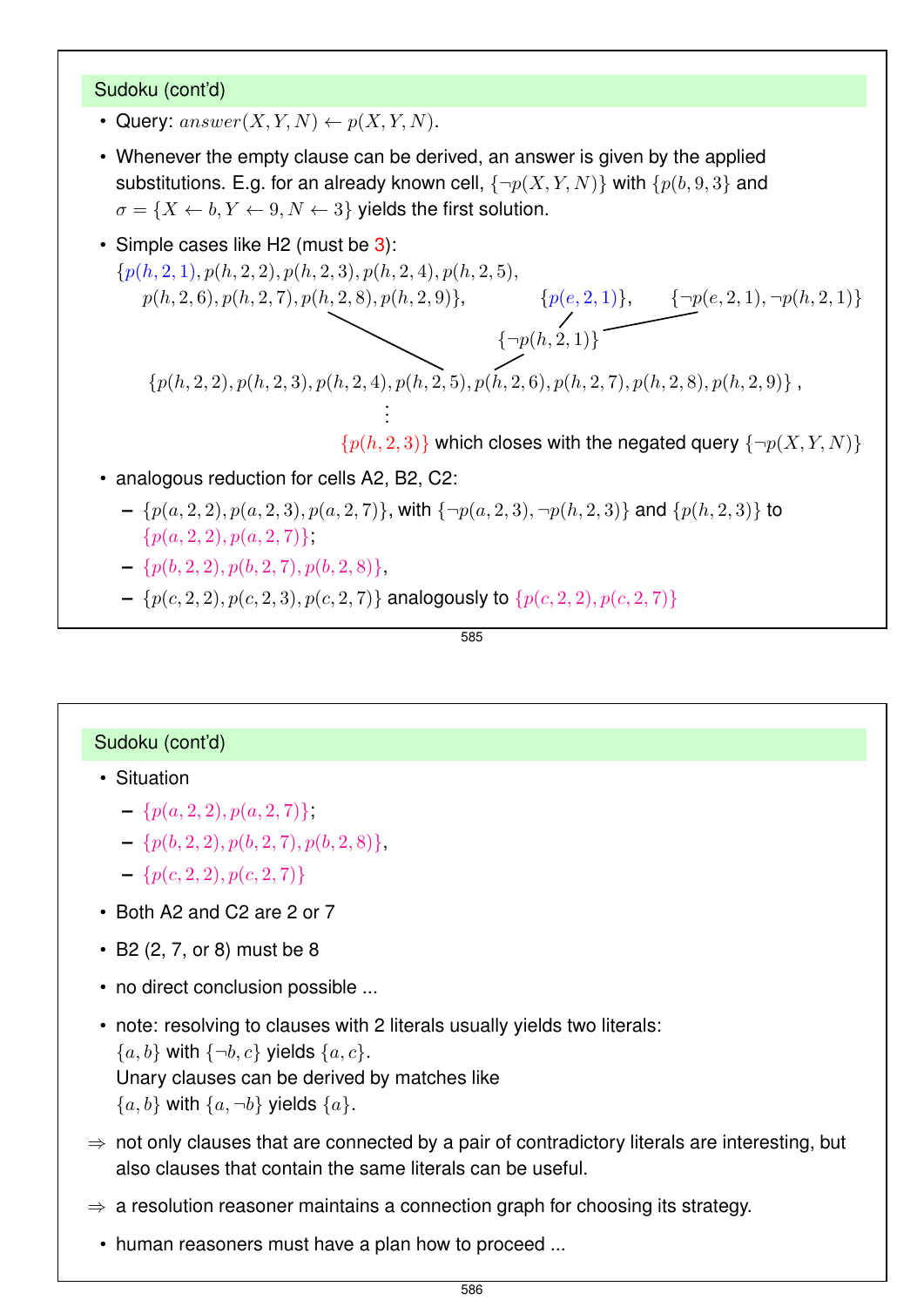## Sudoku (cont'd: Example proof for the contents of cell B2)

- write  $xyn$  for  $p(x, y, n)$ :
	- **–** this is not only a notational shortcut, but also a mapping to Boolean Logic:
	- **–** the second line is assumed to contain all ground instances of the exclusion clause (cf. Slide 584) stating which cells must not have the same value. Note: the smodels tool for stable models is based on the same idea of creating all

ground instances and running boolean Model Checking.



587

# General (FOL) Resolution Calculus

- Recall: open-world, with explicit negative literals.
- there are always multiple possibilities to choose pairs of clauses to be resolved
- $\Rightarrow$  proof search strategy?
	- ... not the right thing for deductive databases (closed-world-assumption, equivalence to the relational algebra and SQL),
	- ... but a good basis ...
	- ... go back first to consider positive rules as a special case of disjunction *head* ∨ ¬*body*.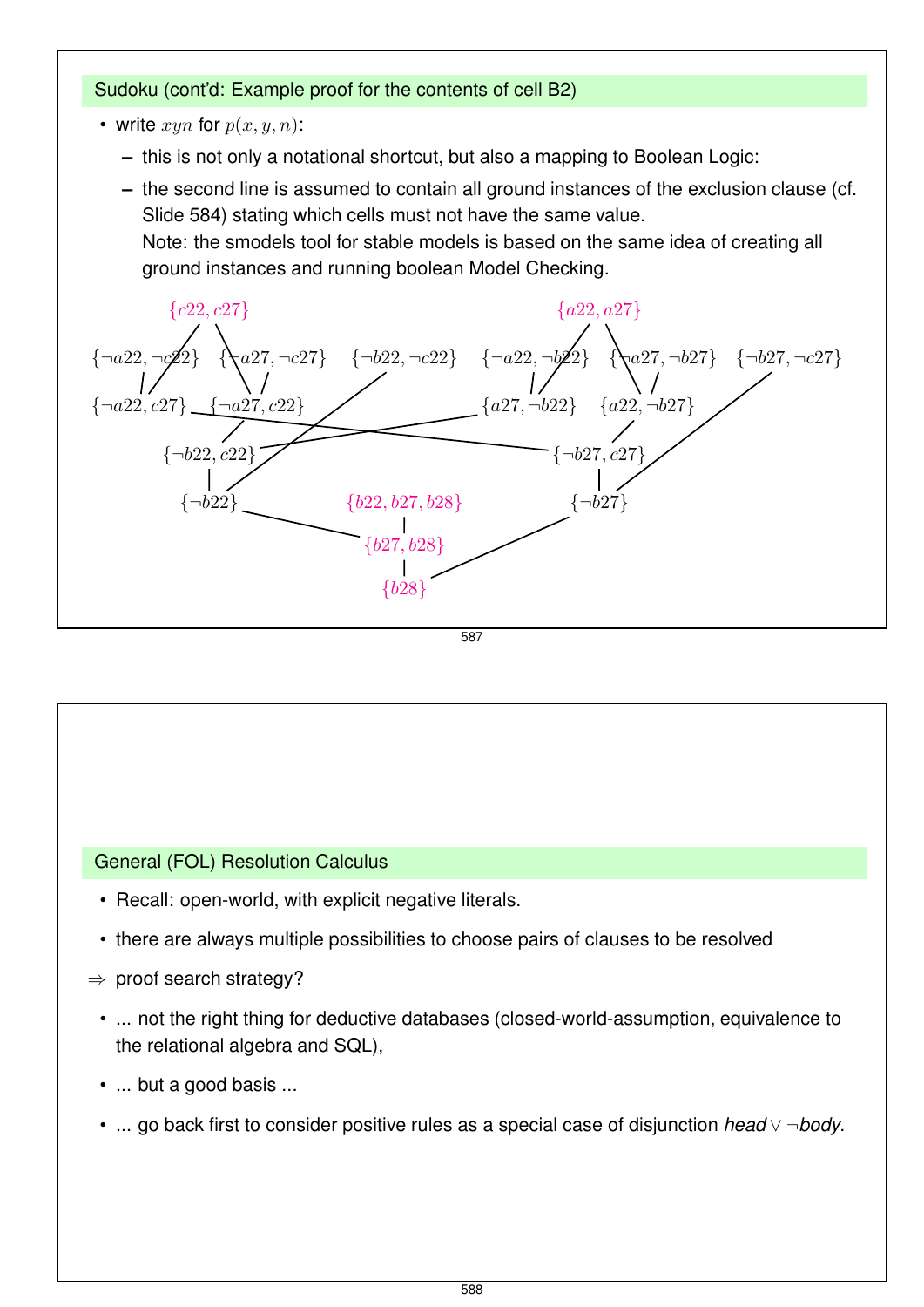## **RESOLUTION CALCULUS FOR (POSITIVE) RULES**

- a derivation rule  $head(\bar{x}) \leftarrow b_1(\bar{x}) \wedge b_2(\bar{x}) \wedge \ldots \wedge b_n(\bar{x})$  is equivalent to  $\neg b_1(\bar{x}) \vee \neg b_2(\bar{x}) \vee \ldots \vee \neg b_n(\bar{x}) \vee \textit{head}(\bar{x})$ , or, written as a Horn clause,  $\{\neg b_1(\bar{x}), \neg b_2(\bar{x}), \dots, \neg b_n(\bar{x}), \text{head}(\bar{x})\}$
- such a Horn clause can be seen as a *directed* disjunction with a single distinguished positive (head) literal.
- a fact  $p(\bar{c})$  corresponds to a unary clause consisting of a single positive literal  $\{p(\bar{c})\}$ .

589

## Bottom-Up: Resolution as Forward Reasoning

Example:

Consider the rule subordinate $(x, y) \leftarrow$  works-for $(x, d) \wedge$  manages $(y, d)$ (forget about  $x \neq y$  for now)

The corresponding clause is

{subordinate(X, Y),  $\neg$ works-for(X, D),  $\neg$ manages(Y, D)}.

Consider the (unary) fact clauses {works-for(mary,sales)} and {manages(alice,sales)}.



... derives subordinate(mary,alice).

• obviously, for every ground atom  $p(a_1, \ldots, a_n)$ ,  $P \vdash_{\mathbf{Bes}} p(a_1, \ldots, a_n)$  if and only if  $p(a_1,\ldots,a_n)\in T_P^{\omega}$ .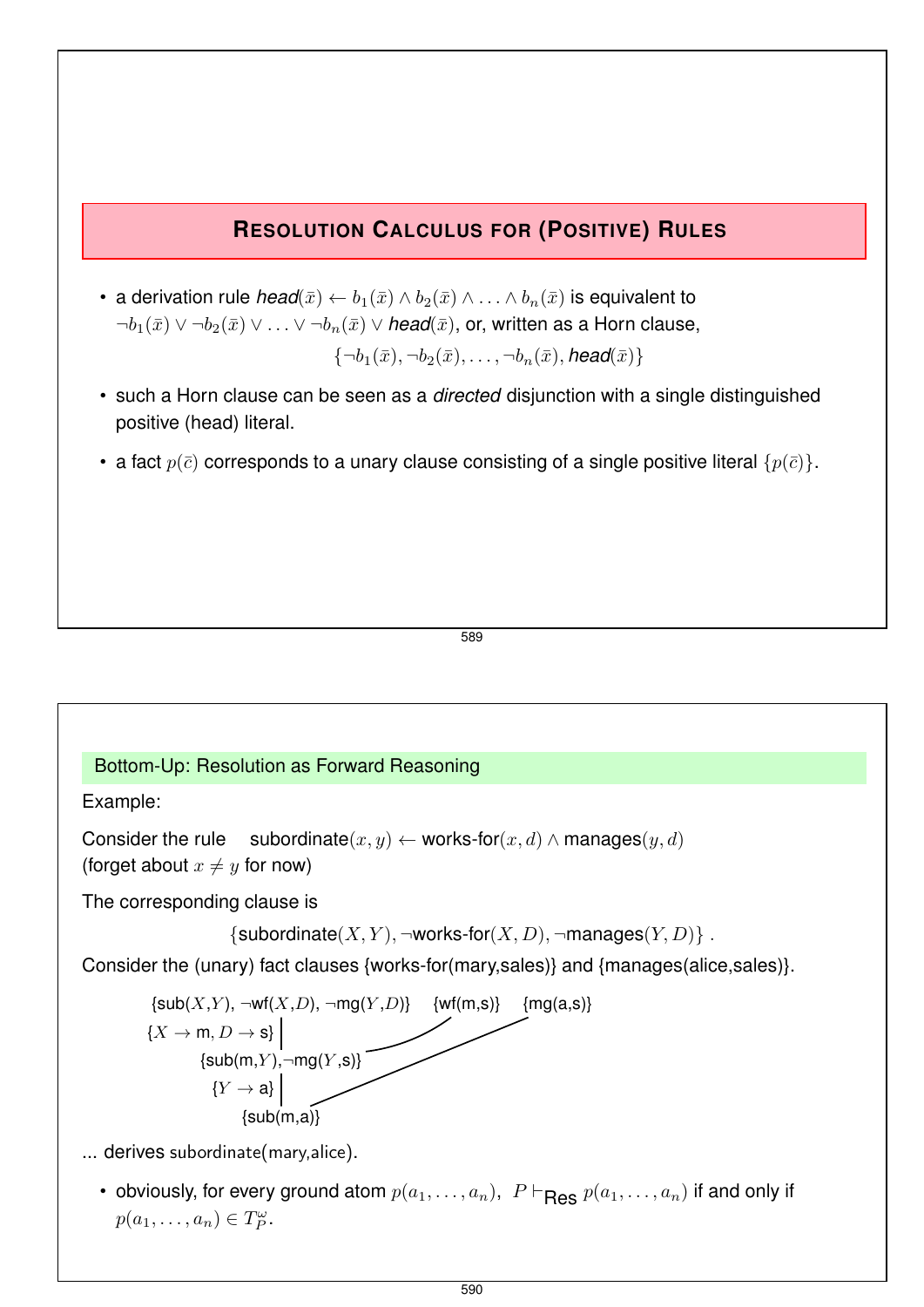## **TOP-DOWN: RESOLUTION CALCULUS AS BACKWARD REASONING**

- used in PROLOG systems: *SLD Resolution (***S***election-Rule-Driven* **L***inear Resolution for* **D***efinite Clauses)*
- given: a "program" P of rules and facts, and a claimed fact  $answer(\bar{c})$ . Show:  $P \models answer(\bar{c})$ ?
- Resolution as a refutation strategy: prove that  $\neg answer(\bar{c})$  is inconsistent with P.
- a negated atom can be refuted if it matches the head of a rule and all of the body atoms of the rule can be proven. Apply recursively:
	- **–** get a new "goal clause" (i.e., a clause containing only negative literals) [⇒] linear proof;
	- **–** note that multiple rule heads can match (SLD: first rule first);
	- **–** note that multiple literals can match: resolve literals from left to right (i.e., depth-first).
- try to derive the empty (goal) clause: then it is shown that  $P \cup \{\neg answer(\bar{c})\}$  is unsatisfiable, i.e.,  $P \models answer(\bar{c})$ .

591

## **SLD RESOLUTION: EXAMPLE**

Consider again the rule

```
subordinate(x, y) \leftarrow works-for(x, d) \wedge manages(y, d)
```
and the corresponding clause

```
{subordinate(X, Y), \negworks-for(X, D), \negmanages(Y, D)}.
```
and e.g. ground fact clauses {works-for(mary,sales)} and {manages(alice,sales)}. For which  $V, W$  does subordinate $(V, W)$  hold?



derives the answer substitution  $\{V \mapsto m, W \mapsto s\}$ (in Prolog style written as  $\{V/m, W/s\}$ )

With a bigger database, further answers can be derived by other matches.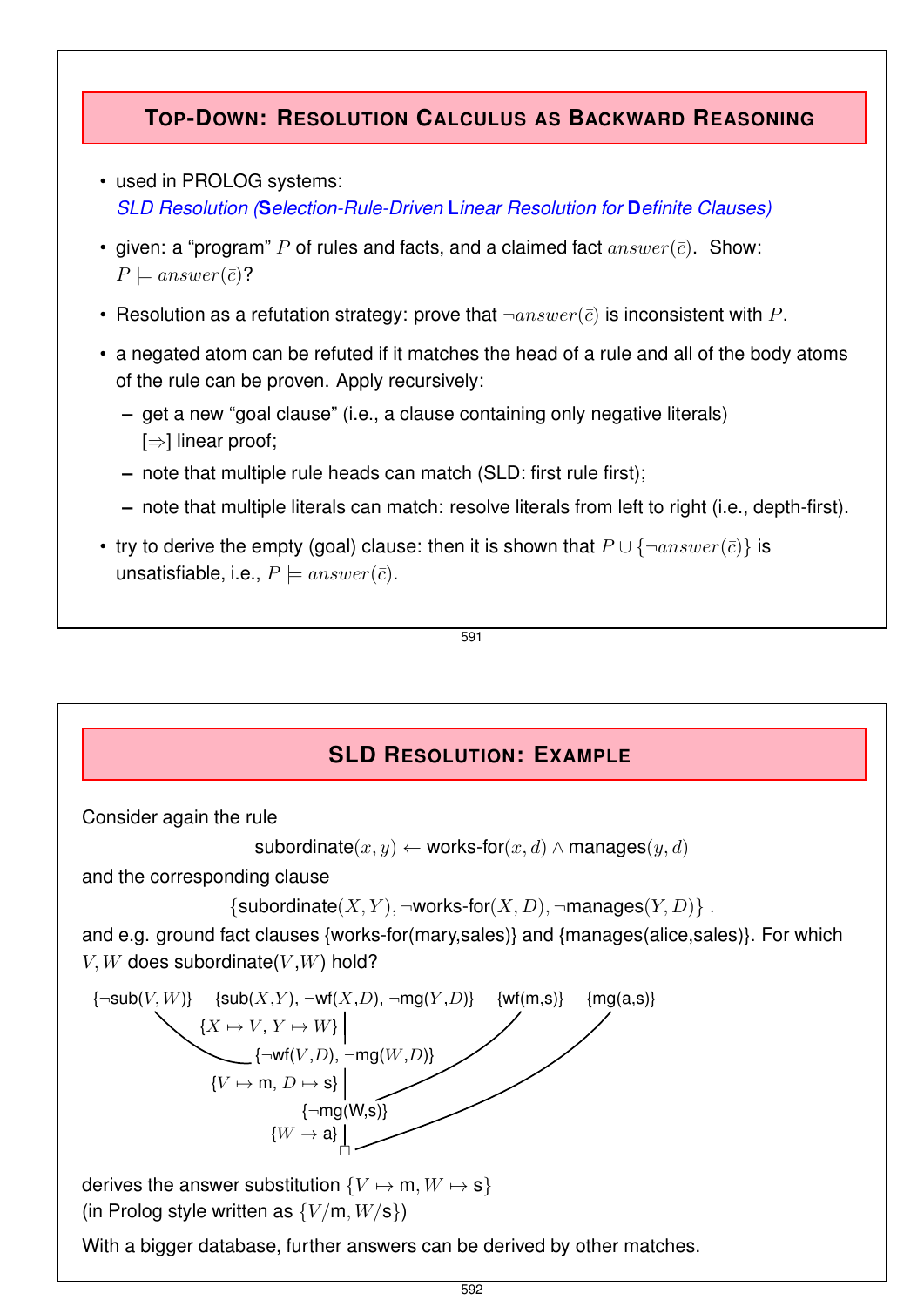## **SLD RESOLUTION FOR ANSWERS**

- the initial goal (=query) contains free variables,
- collect the union/concatenation of all substitutions applied
- if the empty clause is derived, the restriction of the resulting substitution to the variables in the query is the *answer substitution*.
- do backtracking (alternative closing substitutions with other facts, alternative rules with the same head),
- compute further answers.

593

## **SLD RESOLUTION WITH ANSWERS: EXAMPLE**

"All organizations that have their headquarters in the capital of a European member country with more than 10000000 inhabitants"

```
:- include(mondial).
europeanBigCountry(C) :- encompasses(C, 'Europe', _),
                          country(\_,C,\_,C,\_,\_,Pop), Pop > 10000000.hqInCapOf(O,C) :- country(_,C,Cap,CapP,_,_), organization(O,_,Cap,C,CapP,_).
result(O) :- europeanBigCountry(C), isMember(C,O,_), hqInCapOf(O,C).
?- result(X).
```
[Filename: Datalog/headquartercapsbig.P]

 $C_1: \{ \neg res(X) \}$ 

- $C_2$ : {eBC(C), ¬enc(C, "Europe", ), ¬c(, C, , , , P), ¬ $P > 10000000$ }
- $C_3$ : {hC(O, C),  $\neg$ c(, C, Cap, CapP, , ),  $\neg$ org(O, , Cap, C, CapP, )}
- $C_4$ : {res $(O)$ ,  $\neg$ eBC $(C)$ ,  $\neg$ isM $(C, O, )$ ,  $\neg$ hC $(O, C)$ }

Resolve  $C_1$  with  $C_4$  (the only rule that matches) by  $\sigma_1 : \{O \to X\}$ :

 $C_5: \{\neg \textsf{eBC}(C), \neg \textsf{isM}(C, X, \_)$ ,  $\neg \textsf{hC}(X, C)\}$ .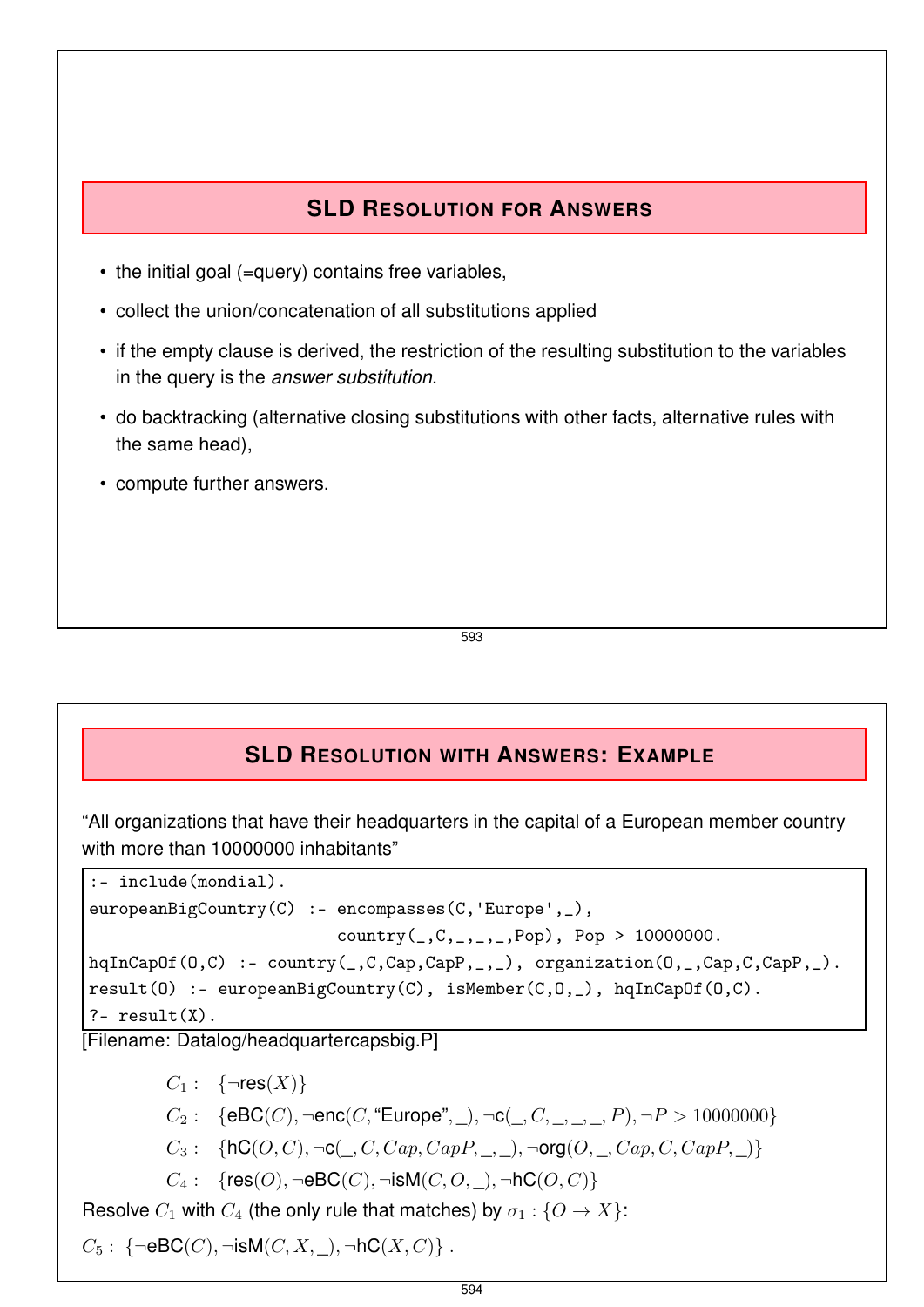| Resolve $C_5$ with $C_2$ (first literal):                                                                                                                                                                                                                                                                                                                                                                                                                        |  |  |  |  |  |  |  |
|------------------------------------------------------------------------------------------------------------------------------------------------------------------------------------------------------------------------------------------------------------------------------------------------------------------------------------------------------------------------------------------------------------------------------------------------------------------|--|--|--|--|--|--|--|
| $C_6$ : {¬enc(C, "Europe", _), ¬c(_, C, _, _, _, P), ¬ $P > 10000000$ , ¬isM(C, X, _), ¬hC(X, C)}.                                                                                                                                                                                                                                                                                                                                                               |  |  |  |  |  |  |  |
| Resolve $C_6$ with fact enc("B", "Europe", 100) (one out of many candidates) by $\sigma_2$ : { $C \rightarrow$ "B"}:                                                                                                                                                                                                                                                                                                                                             |  |  |  |  |  |  |  |
| $C_7: \{\neg \texttt{C}(\_,\texttt{``B",}\_,\_,\_,\}, \neg P>10000000,\neg \texttt{isM("B",} X,\_,\neg \texttt{hC}(X,\texttt{``B")}\}.$                                                                                                                                                                                                                                                                                                                          |  |  |  |  |  |  |  |
| Resolve with fact c("Belgium", "B", "Brussels", "Brabant", _, 10170241) by $\sigma_6$ : { $P \rightarrow 10170241$ }<br>and remove the (false) instantiated literal $\neg 10170241 > 10000000$ :                                                                                                                                                                                                                                                                 |  |  |  |  |  |  |  |
| $C_8$ : {¬isM("B", X, _), ¬hC(X, "B")}.                                                                                                                                                                                                                                                                                                                                                                                                                          |  |  |  |  |  |  |  |
| Resolve with fact isM("B", "EU", "member") by $\sigma_4$ : { $X \rightarrow$ "EU"}:                                                                                                                                                                                                                                                                                                                                                                              |  |  |  |  |  |  |  |
| $C_9: \{\neg \text{hC}(\text{``EU''}, \text{``B''})\}.$                                                                                                                                                                                                                                                                                                                                                                                                          |  |  |  |  |  |  |  |
| Resolve with $C_3$ by $\sigma_5$ : { $O \rightarrow$ "EU", $C \rightarrow$ "B"}:                                                                                                                                                                                                                                                                                                                                                                                 |  |  |  |  |  |  |  |
| $C_{10}: \{\neg \textbf{c}(\_,\textbf{``B",} Cap, CapP, \_,\_) , \neg \textbf{org}(\textbf{``EU", \_,} Cap, \textbf{``B",} CapP, \_)\}.$                                                                                                                                                                                                                                                                                                                         |  |  |  |  |  |  |  |
| Resolve with fact $c("Belgium", "B", "Brussels", "Brabant", , ):$                                                                                                                                                                                                                                                                                                                                                                                                |  |  |  |  |  |  |  |
| $C_{11}: \{\neg \text{org}(\text{``EU''}, \text{``Brussels''}, \text{``B''}, \text{``Braham''}, \_\text{``I''}, \_\text{``I''}, \_\text{``I''}, \_\text{``I''}, \_\text{``I''}, \_\text{``I''}, \_\text{``I''}, \_\text{``I''}, \_\text{``I''}, \_\text{``I''}, \_\text{``I''}, \_\text{``I''}, \_\text{``I''}, \_\text{``I''}, \_\text{``I''}, \_\text{``I''}, \_\text{``I''}, \_\text{``I''}, \_\text{``I''}, \_\text{``I''}, \_\text{``I''}, \_\text{``I''},$ |  |  |  |  |  |  |  |
| Resolve with fact org("EU", _, "Brussels", "B", "Brabant", _) and obtain the empty clause.                                                                                                                                                                                                                                                                                                                                                                       |  |  |  |  |  |  |  |
| This generates the first answer $X$ /"EU".                                                                                                                                                                                                                                                                                                                                                                                                                       |  |  |  |  |  |  |  |
| Backtracking  resolve $C_8$ with fact is M("B", "UN") to obtain                                                                                                                                                                                                                                                                                                                                                                                                  |  |  |  |  |  |  |  |

595

 $C_{11}$ : {¬hC("UN", "B")}.

Resolve again with  $C_3$  by  $\{O \to \text{``UN''}, C \to \text{``B''}\}\$  and continue as above. The empty clause cannot be derived (the headquarters of the UN are in New York). Backtrack again, resolve  $C_8$ with NATO, return  $X$ <sup>"</sup>NATO", analogously check all organizations where Belgium is a member, and return all organizations located in Brussels.

Backtracking then to  $C_5$ , try the next european country etc.

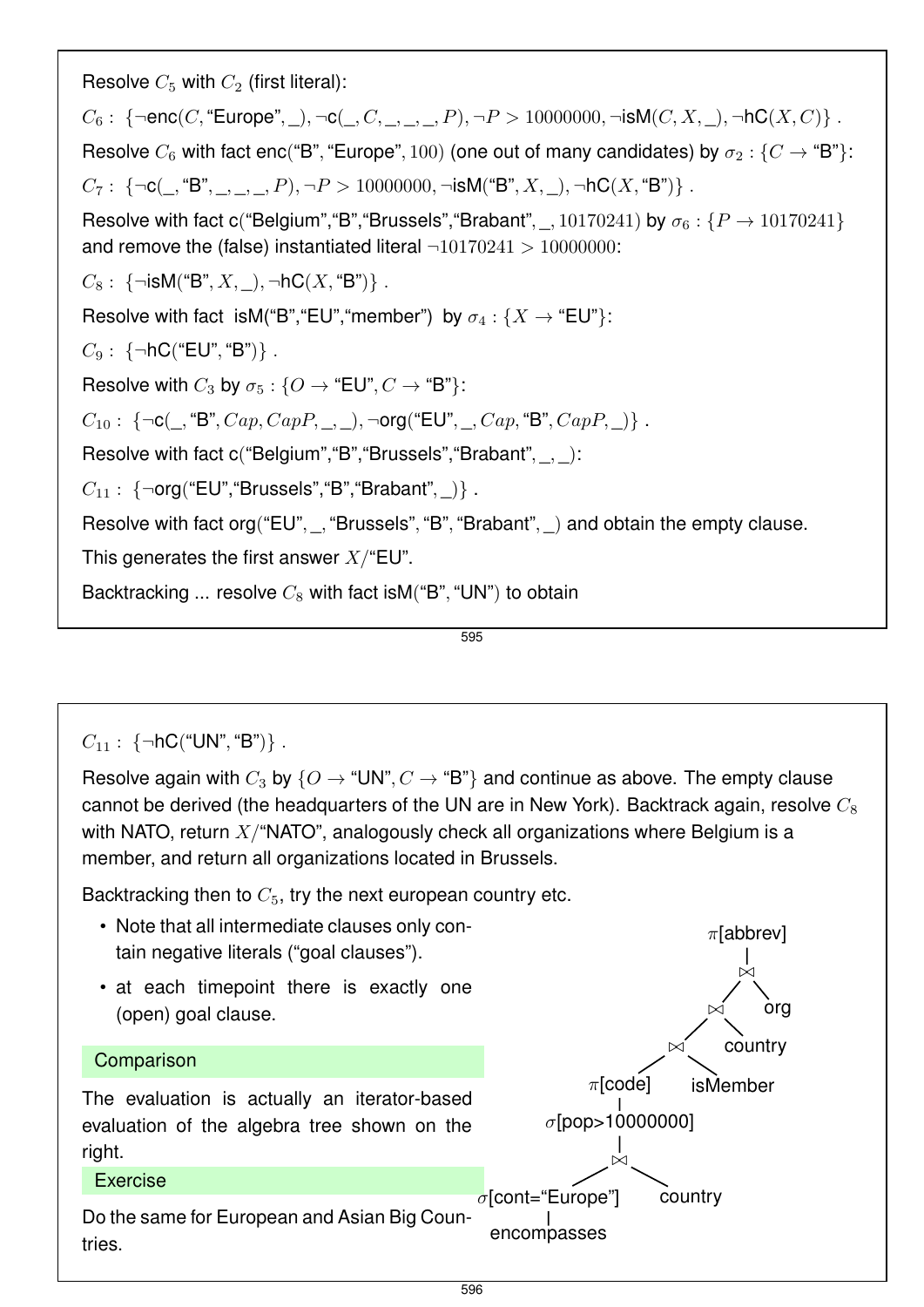# **10.3 Aside: Full Prolog**

- allows function symbols
- not just matching, but *unification* of terms (that contain variables someewhere):  $p(f(X, g(Y)))$  unifies with  $\neg p(f(h(Z), Z))$  via  $\sigma = \{Z \rightarrow g(Y), X \rightarrow h(g(Y))\}.$
- derives the empty clause *and* an answer substitution e.g. when asking ?-subordinate $(X, \text{alice})$ .

 $X$ /mary X/bob

- uses backtracking:
	- **–** if search for an answer is not successful, try another way,
	- **–** if an answer is found, report it and try another way (next substitution, next rule),
	- **–** generates a proof search tree.
- Prolog *Programming* goes even further: "cut" and "fail" to control the exploration of the search space.

Then, the order of rules and literals becomes extremely important.

597

## Aside: Prolog Programming: Cut

The "cut" predicate (written as "!") fixes the bindings up to that literal and does not search for other proofs (e.g., for alternative bindings for existential variables):

- $F(C) \equiv \exists CN, Cap, CapP, A, Pop : \text{country}(CN, C, Cap, CapP, A, Pop) \land$  $\exists Org, Abbr, Est, T: organization(Org, Abbr, Cap, C, CapP, Est), isMember(C, Orq, T).$
- ?-res(C) returns every result country several times for each organization that has its city in the capital.
- ?-res2(C) returns every result country only once, since there is no backtracking in rule hqInCap2 that would cause to search other proofs for e.g. hqInCap2("B")

```
:- include(mondial).
```

```
res(C) := country(\_,C,Cap,Cap,P,\_,\_), hqInCap(C,Cap,CapP).
```

```
hqInCap(C,Cap,CapP) :- organization(Org,_,Cap,C,CapP,_), isMember(C,Org,_).
```
res2(C) :- country(\_,C,Cap,CapP,\_,\_), hqInCap2(C,Cap,CapP).

```
hqInCap2(C,Cap,CapP) :- organization(Org,_,Cap,C,CapP,_), isMember(C,Org,_),!.
[Filename: Datalog/prologcut.P]
```
- cut san serve –declaratively– as a SQL DISTINCT
- in combination with EXISTS (each existing thing would otherwise be checked),
- and for optimization of traversing proof trees.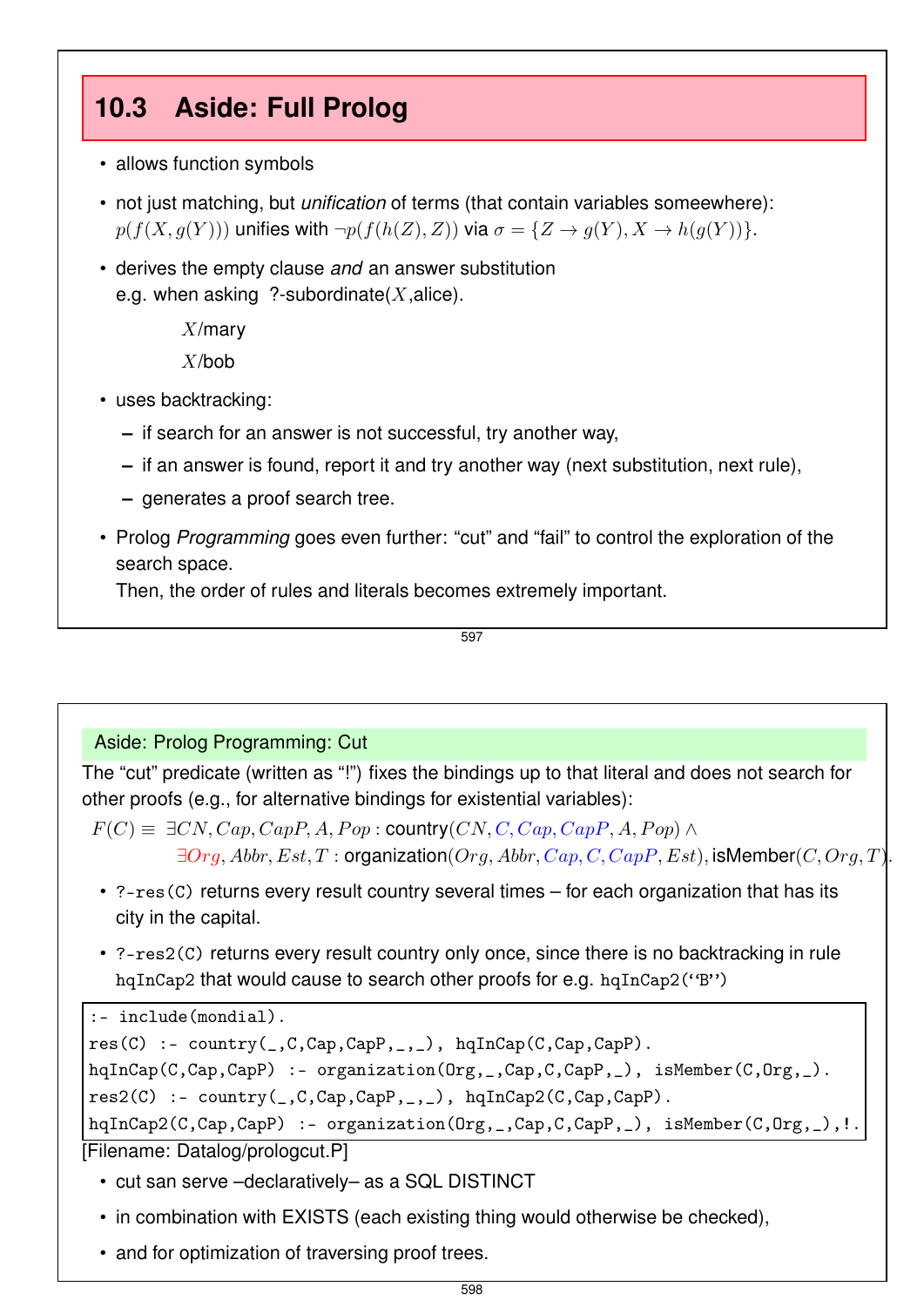Aside: Prolog Programming: Output

- the "cut" predicate fixes the bindings up to that literal and does not search for other proofs:
- write any term to stdout with  $write(term)$ ,
- the n1 predicate outputs a newline to stdout.
- tell me, when Paris is investigated ...

```
:- include(mondial).
res(C) :- country(_,C,Cap,CapP,_,_), hqInCap(C,Cap,CapP).
hqInCap(C,Cap,CapP) :- organization(Org,_,Cap,C,CapProv,_), check(Cap,Org),
              country(_,C,Cap,CapProv,_,_), isMember(C,Org,_).
check(X,Y) :- X = 'Paris', write('test'), write(X), write(' '),
                   write(Y), nl.
check(X,Y) :- X \geq 'Paris'.
```
[Filename: Datalog/prologparis.P]

- in check(X,Y), Y must be bound upon calling it (XSB warns) the rules are not safe,
- but "safe" is a bottom-up Datalog issue, in Prolog Programming, such unsafe procedural rules are common. (when called, the variables are already bound from atoms evaluated before)

```
599
```
## Aside: Prolog Programming: Input and fail

- $read(X)$  reads a term. The input must be finished by a ".".
- predicate fail is used when Prolog should "execute" the rule as "proof search" to do something, and then ... fail:
- below, shouldI fails if "N" is input. Then, also shouldICheck(X) fails, and the body for  $res(C)$  is not satisfied for this C. Try next C.

```
:- include(mondial).
res(C) := country(\_,C,\_,\_,\_,\_), shouldICheck(C), hqInCap(C).hqInCap(C) :- country(_,C,Cap,CapProv,_,_), write('CAP found ... '),
               isMember(C,Org,_), write('check Org: '), write(Org), nl,
              organization(Org,_,Cap,C,CapProv,_).
shouldICheck(X) :- write('Should I check '), write(X),write(' ('''y.'''n.'')?'), read(Z), shouldI(Z,X).shouldI(Z, X) :- write ('test if yes ... '), nl, Z = 'y'.
shouldI(Z, X) :- write('here ... country is still '), write(X), nl, fail.
shouldI(Z,X) :- Z \= 'y', write('OK, I will skip '), write(X), nl, fail.
[Filename: Datalog/prologask.P]
```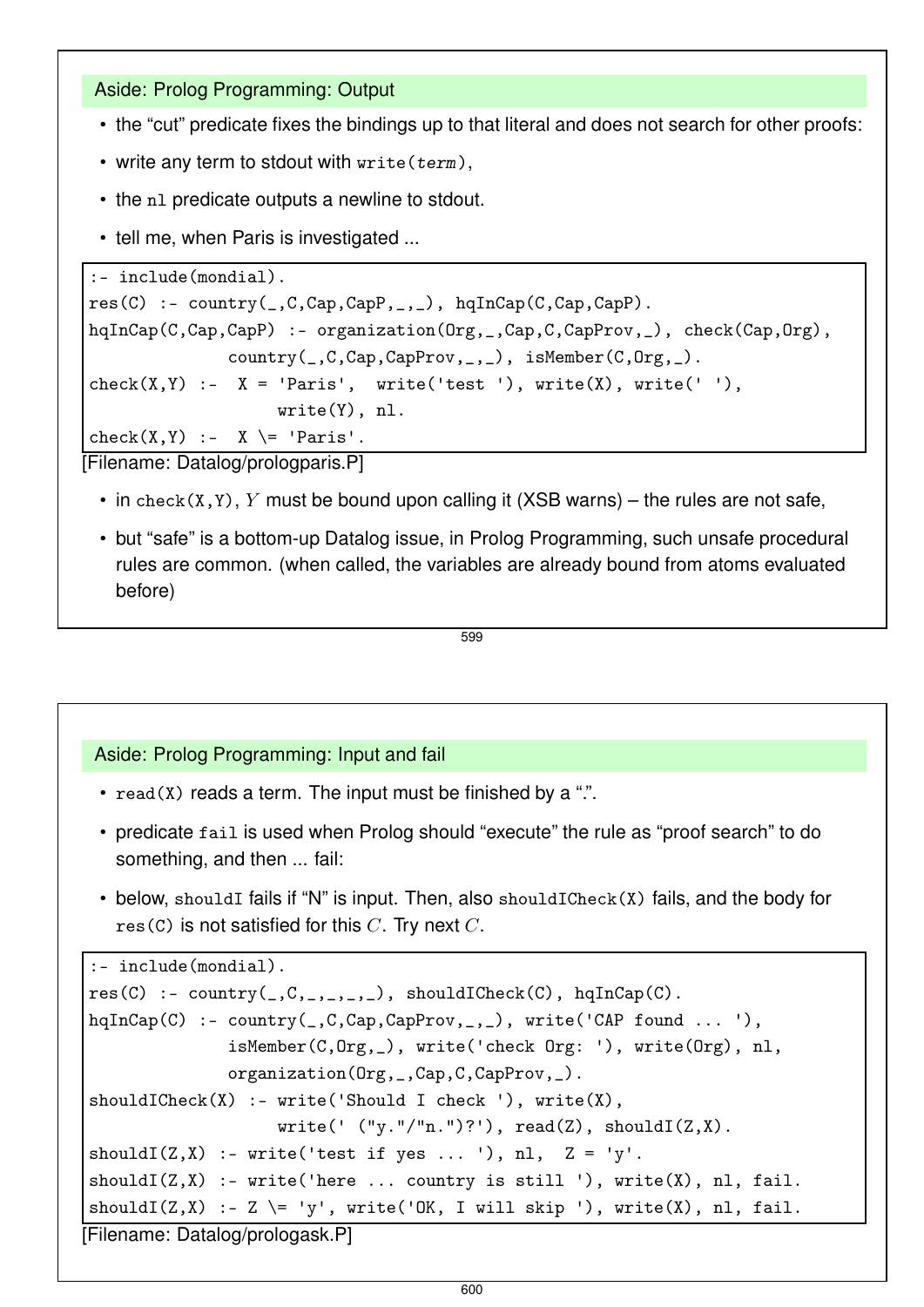### Aside: Prolog Exercise

Consider again the program prologask.P from the previous slide.

When running it, the output "here ... country is still ..." when it is actually already finished with the respective country, demonstrates that useless work is done.

Where to place a cut to avoid this?

Aside: Prolog Documentation

• see XSB Manual Part I, Section 6 "Standard Predicates and Predicates of General Use".

601

# **10.4 Positive Recursive Datalog**

• a Datalog Program is called *recursive* if ...

Dependency Graph

## **Definition 10.6**

*For a positive Datalog program* P *over a (relational) signature*  $\mathbf{R} = \{R_1, \ldots, R_n\}$ , its Dependency Graph  $G = (V, E)$  *is defined as follows:* 

- $V = \{R_1, \ldots, R_n\}$  *is the set of vertexes,*
- $R_i \rightarrow R_j \in E$  *if* P contains a rule with head predicate  $R_i$  and  $R_i$  occurs in its body  $({}^{\circ}\!R_i$  depends on  $R_i$ ").

## **Definition 10.7**

*A Datalog program is called* recursive *if its dependency graph contains a cycle.* ✷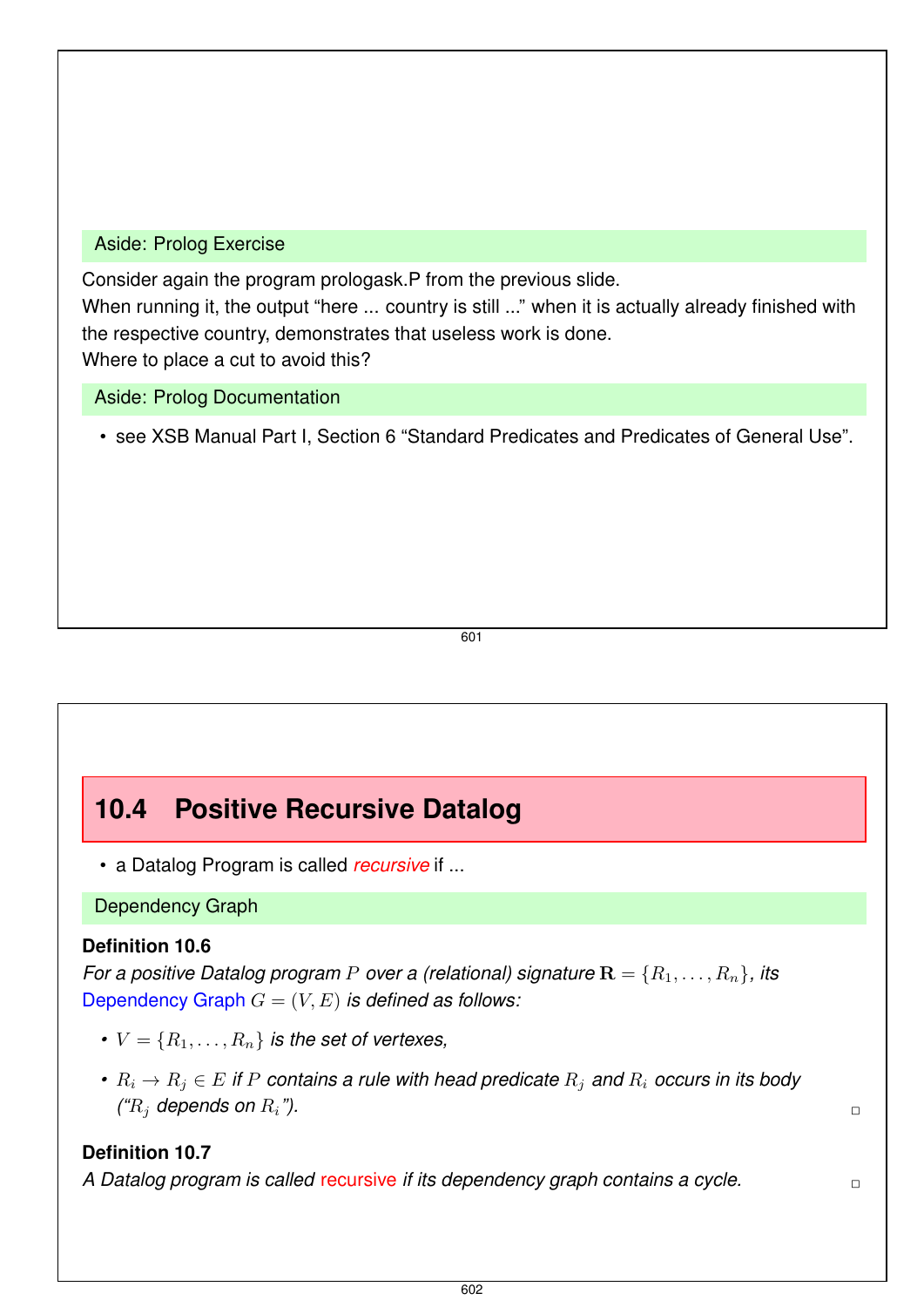#### **Consequences**

... the definitions up to now hold for nonrecursive programs and for recursive ones:

- the minimal model is defined as usual,
- $T_P$  and  $T_P^{\omega}$  are defined as usual,
- the resolution proofs exist.
	- **–** Systems based on PROLOG's SLD resolution potentially run into infinite proof search trees
		- (can be blocked by (expensive) bookkeeping)
	- **–** XSB supports "tabling" which makes it more efficient and prevents it from infinite loops (tabling stores derived facts for reuse),
	- **–** must be activated (see below).

603

### Example: Transitive Closure

- tc(x,y)  $\leftarrow$  p(x,y).  $tc(x,y) \leftarrow \exists z: tc(x,z) \wedge tc(z,y).$
- XSB: % as comment sign,
- : auto\_table. for activating automatic tabling,
- manual tabling can be switched on with :- table  $R_1/k_1$ , ...,  $R_n/k_n$ .
	- for  $k_i$ -ary table  $R_i$ .

```
% : - auto table.
```

```
:- table borders/3, reachable/2.
:- include(mondial).
borders(Y,X,Z) :- borders(X,Y,Z). % make it symmetric.
reachable(X, Y) :- borders(X, Y, ...).
reachable(X, Y) :- reachable(X, Z), borders(Z, Y, _).
```

```
[Filename: Datalog/transitiveclosure.P]
```
## **Exercise**

Complete the program from Slide 407 such that it also includes rivers flowing through lakes into others.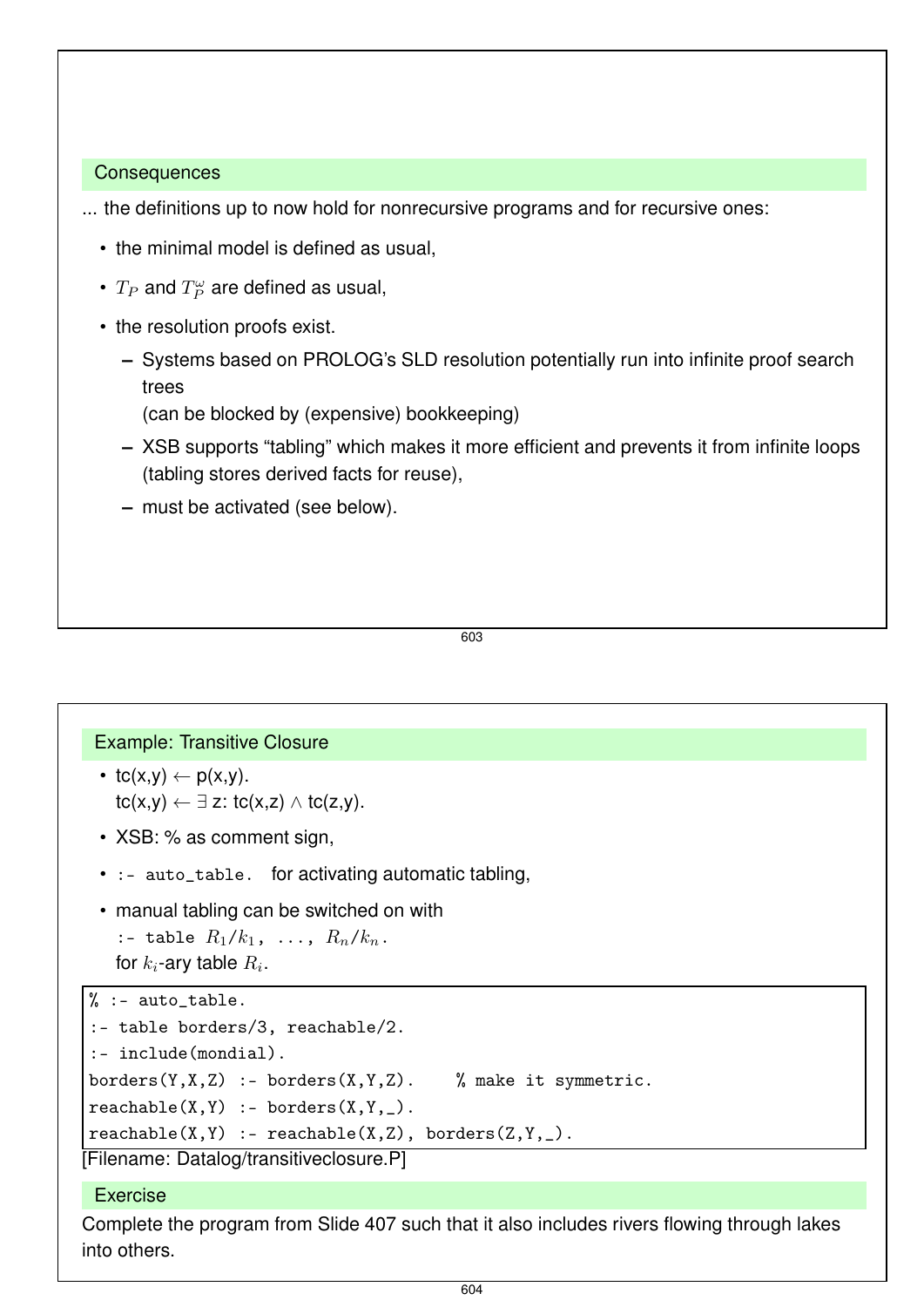Additional Syntax, Built-Ins

- arithmetic operations: + \* /
- $\bullet$  assignment by var is term in the body
- comparisons: as usual,  $\equiv$  for  $\neq$ , =< and >= for  $\leq$  and >.
- see also XSB Manual Part I Sections 3.10.5 (Inline Predicates) and 4.3 (Operators).

```
:- include(mondial).
cview(N,C,Pop,A,Density) :- country(N,C,_,_,A,Pop), Density is Pop/A.
[Filename: Datalog/arithmetics.P]
```
605

## **10.5 Datalog with Negation**

Consider conjunctive queries that include *negative* Literals.

• e.g.  $F(C) = \exists CN, Cap, CapP, A, Pop:$ 

```
(country(CN, C, Cap, CapP, A, Pop) \wedge \negismember(C, "EU", "member"))
```
.

- the database contains only positive facts, so no negative information can be logically implied!
- $\cdot$  SQL:

```
SELECT code FROM country
WHERE NOT (code,'EU','member') IN (SELECT * FROM ismember);
yields 214 results.
```
- Databases: *"Closed World Semantics"* tuples that are not stored are assumed not to hold.
- $\Rightarrow$  database query semantics deviates from standard FOL model theory.
- $\Rightarrow$  a different model theory applies!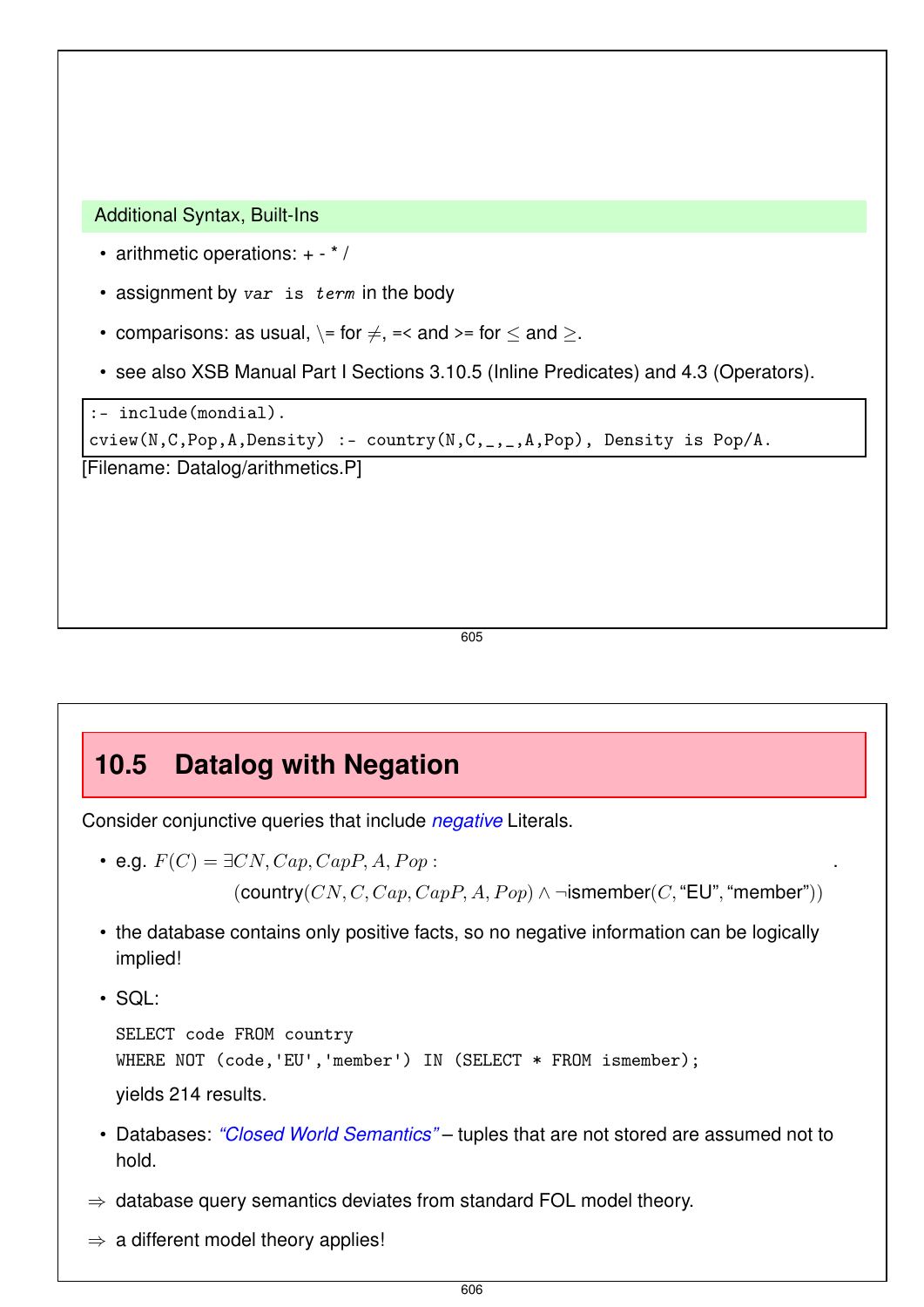## Closed World/Default Negation

- actually known + used in SQL without problems,
- the idea of the Minimal Model is analogous: everything that cannot be proven is false in the Minimal Model.
	- **–** But the *Minimal Model is not well-defined in presence of negation:* Consider  $P = \{p \leftarrow \neg q\}$ : Both  $\mathcal{M}_1 = \{p\}$  and  $\mathcal{M}_2 = \{q\}$  are minimal models of P.
- Prolog: SLD-resolution extended to SLD-NF-resolution:
	- **–** NF: Negation (of  $p(c_1, \ldots, c_n)$ ) as "(finite) failure" to prove  $p(c_1, \ldots, c_n)$  (only for ground atoms; cf. safety):
	- **–** Open a resolution proof for  $\neg p(c_1, \ldots, c_n)$  as usual and show that after finitely many steps there is no more progress towards the empty clause.
	- **–** Example: For  $P = \{p \leftarrow \neg q\}$ , SLD-NF for ?- p starts a proof for the body, i.e., for  $\neg q$ which fails (the rule is equivalent to the clause  $\{p, q\}$ ) immediately. Thus  $\neg q$  is "proven" and p is confirmed – the answer to ?- p is "yes".
- Preview: both  $\{p \leftarrow \neg q\}$  and  $\{q \leftarrow \neg p\}$  are logically equivalent to  $p \vee q$ , but, as programs, have different semantics!

607

## **NEGATION IN THE BODY: DATALOG**<sup>¬</sup>

The language Datalog<sup>-</sup> extends positive Datalog as follows:

• the rule body is allowed to contain also negative literals: Rules are now of the form

$$
H \leftarrow L_1 \wedge \ldots \wedge L_k
$$

where each  $L_i$  is a positive  $(p(a_1, \ldots, a_n))$  or negative  $(\neg p(a_1, \ldots, a_m))$  literal.

• Safety requirement: every variable that occurs in a negative literal must also occur in a positive one, e.g.

unreachable(X, Y)  $\leftarrow$  country(X)  $\wedge$  country(Y)  $\wedge \neg$ reachable(X, Y).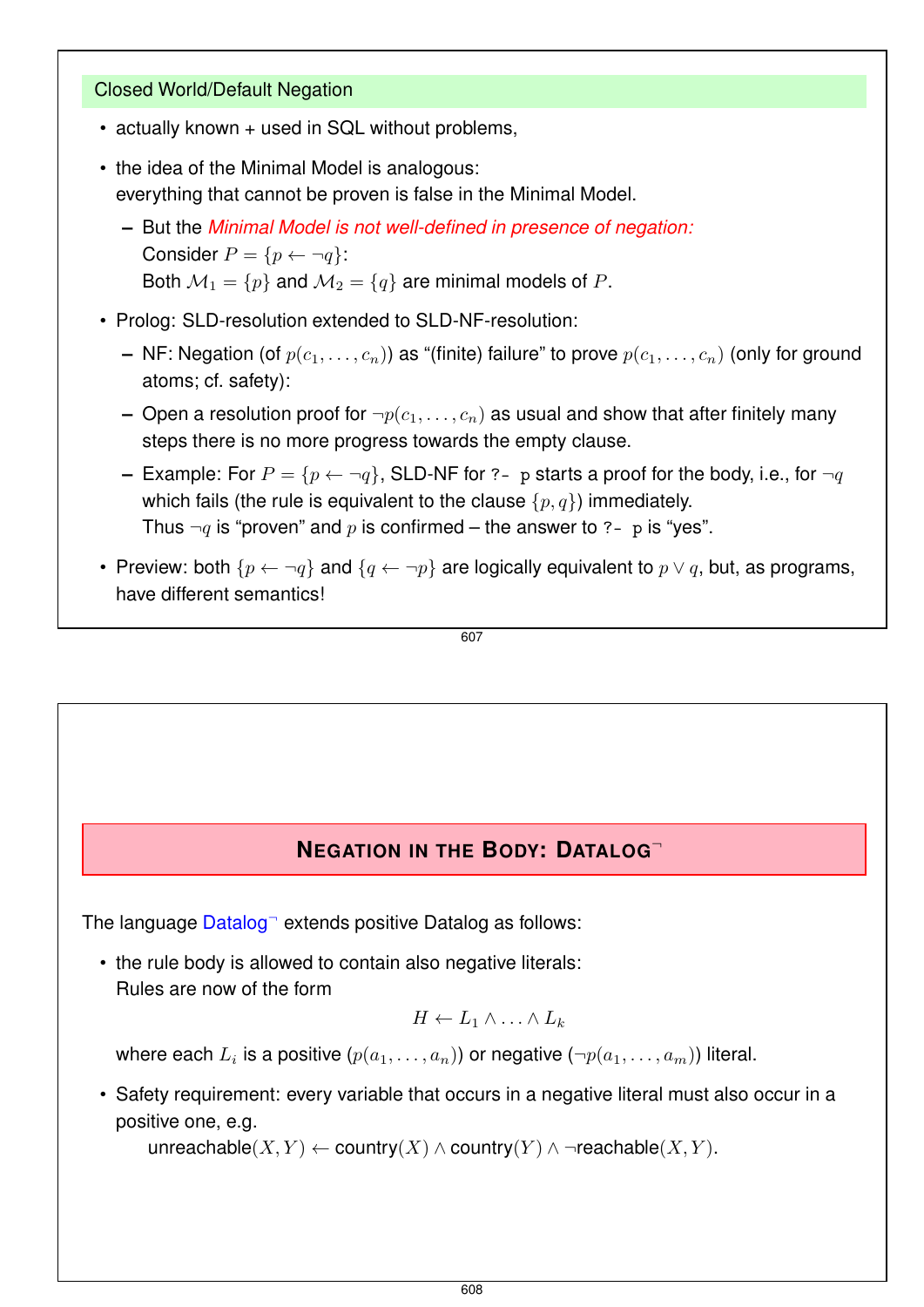## Formal Semantics

The  $T_P$  operator (cf. Slide 568) is extended as follows:

For a set  $I$  of ground atoms,

 $T_P(I) := \{ \sigma(H): \sigma \text{ is a ground substitution and there is a rule } \}$  $H \leftarrow L_1 \wedge \ldots \wedge L_k$  in P such that for each  $i = 1..k$  $\sigma(p_i(\bar{a})) \in I$  if  $L_i = p_i(\bar{a})$  is positive,  $\sigma(p_i(\bar{a})) \notin I$  if  $L_i = \neg p_i(\bar{a})$  is negative }

- The plain  $T_P^\omega$  computation is not suitable: In the first "round" things are false that will become true later
- ⇒ "wait" before evaluating a negative literal  $\neg p(c_1, \ldots, c_n)$  until the predicate p is completely computed.

(note: SLD resolution does automatically "stratify" when it opens the subproof for  $\neg p(c_1, \ldots, c_n)$  and tries to complete it with the rules for p.)

$$
\overline{609}
$$

## **STRATIFICATION**

## Dependency Graph with Negation

Extend Definition 10.6:

## **Definition 10.8**

*For a Datalog program* P *over a (relational) signature*  $\mathbf{R} = \{R_1, \ldots, R_n\}$ , *its* Dependency Graph  $G = (V, E)$  *is defined as follows:* 

- $V = \{R_1, \ldots, R_n\}$  *is the set of vertexes,*
- $R_i \to R_j \in E$  *if* P contains a rule with head predicate  $R_i$  and  $R_i$  occurs positively in its *body ("*R<sup>j</sup> *depends positively on* Ri*").*
- $R_i \stackrel{\neg}{\rightarrow} R_j \in E$  if  $P$  contains a rule with head predicate  $R_j$  and  $R_i$  occurs negatively in its *body ("R<sub>i</sub> depends negatively on*  $R_i$ *").*  $\Box$

If the dependency graph does not contain a negative cycle (i.e., a cycle where *at least* one edge is negative) then there exists a simple, intuitive semantics (note that positive cycles are allowed).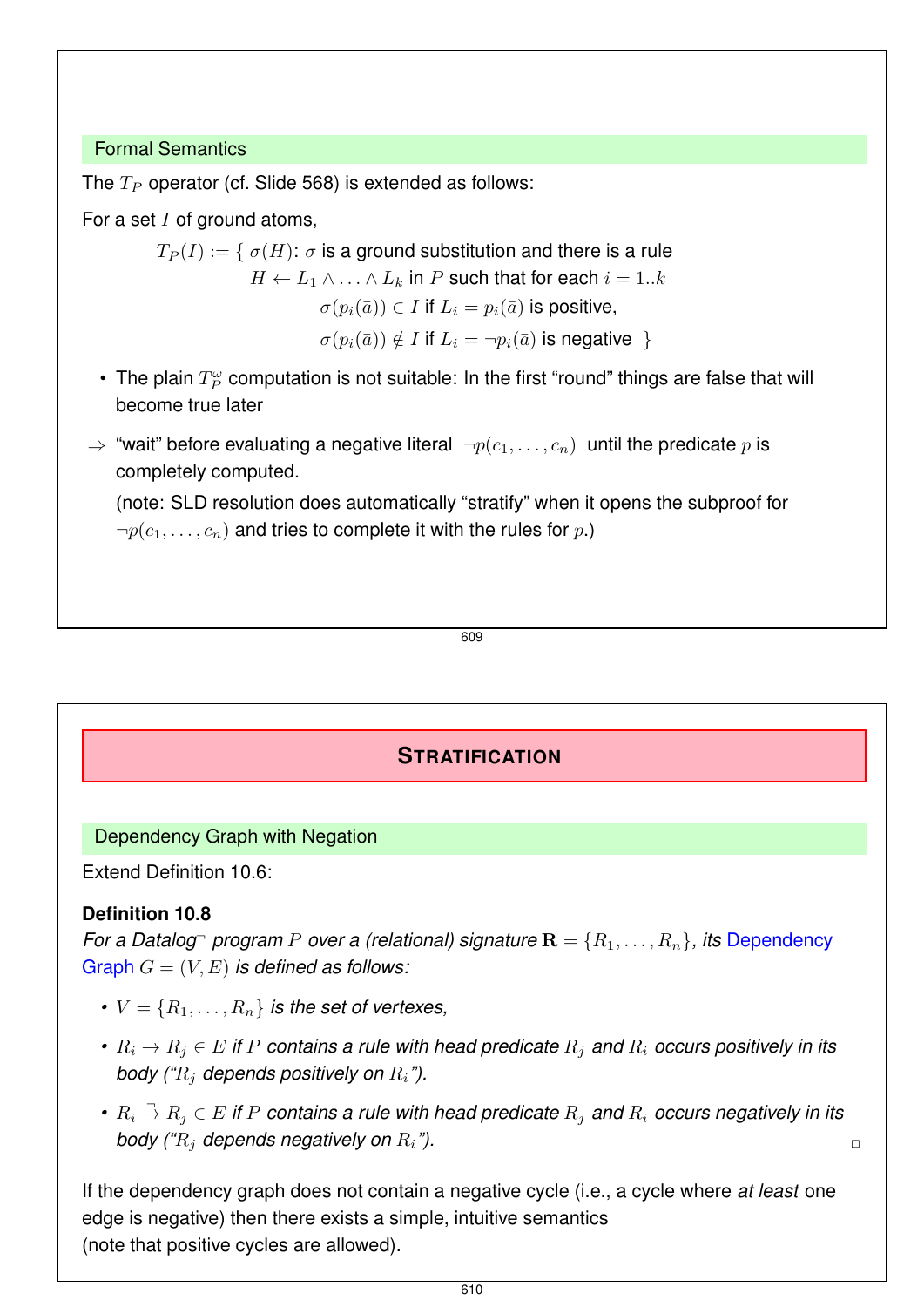### **Stratification**

## **Definition 10.9**

*Given a Datalog*<sup>¬</sup> *program* P *without negative cycles over a signature* Σ*, a* stratification *is a partitioning of*  $\Sigma$  *into strata*  $S_1, \ldots, S_n$  *by a* stratification mapping  $\sigma : \Sigma \to \{1, \ldots, n\}$  *such that* 

- *if*  $p$  *depends positively on*  $q$ *, then*  $\sigma(p) \geq \sigma(q)$ *,*
- *if*  $p$  *depends negatively on*  $q$ *, then*  $\sigma(p) > \sigma(q)$ *,*
- *if such a stratification is possible,* P *is called* stratifiable*.*

Define  $P_i$  to be the set of rules in  $P$  whose head predicate is in  $S_i$ *.* ✷

## **Properties**

- $S_1$ : predicate symbols (incl. facts) that do not depend negatively on any other predicate,
- $S_i$ : predicate symbols that depend positively only on predicate symbols in  $S_0, \ldots, S_i,$
- $S_i$ : predicate symbols that depend negatively only on predicate symbols in  $S_0, \ldots, S_{i-1}.$
- predicates that are positively cyclic dependent on each other belong to the same stratum.
- $\{P_1, \ldots, P_n\}$  is a partitioning of P.

Note: there may be several stratifications of a program (any partitioning that is compatible with the priority order given by the negative dependencies).

611

### **Stratification**

### **Proposition 10.7**

- *every nonrecursive Datalog*¬ *program is stratifiable,*
- *many recursive Datalog*¬ *programs are also stratifiable. (cf. reachable, non-reachable)* ✷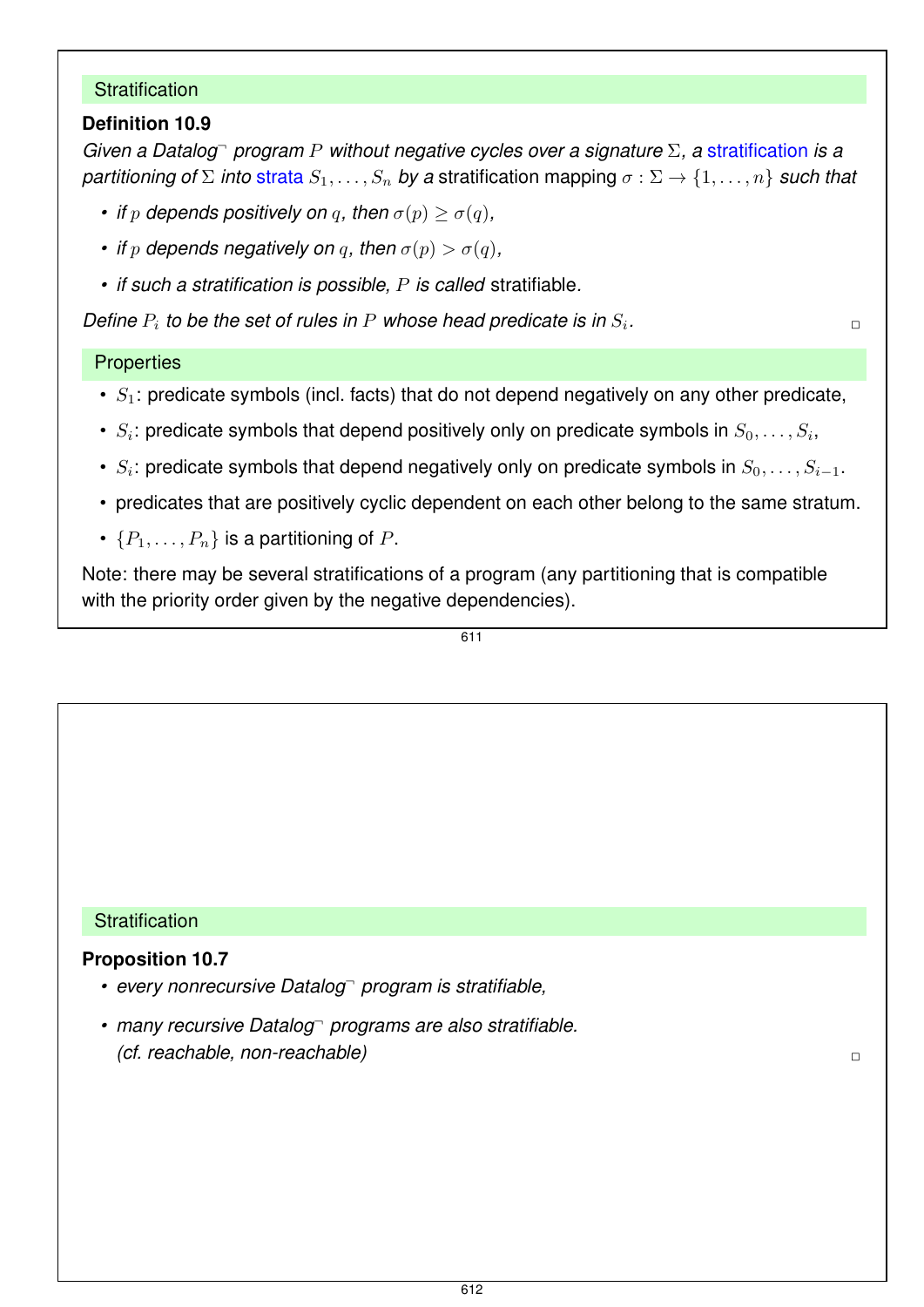## **STRATIFIED MODEL**

Stratification allows to compute a model incrementally (bottom-up): Compute each stratum by "freezing" the IDB predicates defined in the previous stratum like EDB relations/facts:

## **Definition 10.10**

Let  $P = \{P_1, P_2, \ldots, P_n\}$  be a stratified program. Then,  $S(P)$  defined as follows is the *stratified model of* P*:*

$$
T_0 = \emptyset
$$
  
\n
$$
T_k = T_{P_k \cup T_{k-1}}^{\omega}(\emptyset) \text{ for } 1 \leq k \leq n
$$
  
\n
$$
S(P) = T_n
$$

*(with every*  $P_i$  *a set of rules and every*  $\mathcal{I}_i$  *a set of ground atoms,*  $P_k \cup \mathcal{I}_{k-1}$  *is a Datalog*  $\Box$ *program that fits into stratum*  $S_k$ ).

## **Proposition 10.8**

- *•* S(P) *does not depend on the chosen stratification,*
- $\bullet$  *S(P) is a model of P,*
- $S(P)$  *is minimal (i.e., no*  $M' \subseteq S(P)$  *is a model of P),*
- for programs containing negation, there are in general several models that are minimal.  $\Box$

613

## **Comments**

- bottom-up stratified evaluation is the counterpart to top-down SLD-NF evaluation,
- tabling fits well with stratification,
- XSB does stratification automatically if a program contains negation.

### Exercise

Prove that Definition 10.10 is equivalent to the following characterization:

$$
\mathcal{J}_0 = \emptyset
$$
  
\n
$$
\mathcal{J}_k = T_{P_1 \cup \ldots \cup P_k}^{\omega}(\mathcal{J}_{k-1}) \text{ for } 1 \le k \le n
$$
  
\n
$$
\mathcal{S}'(P) = \mathcal{J}_n
$$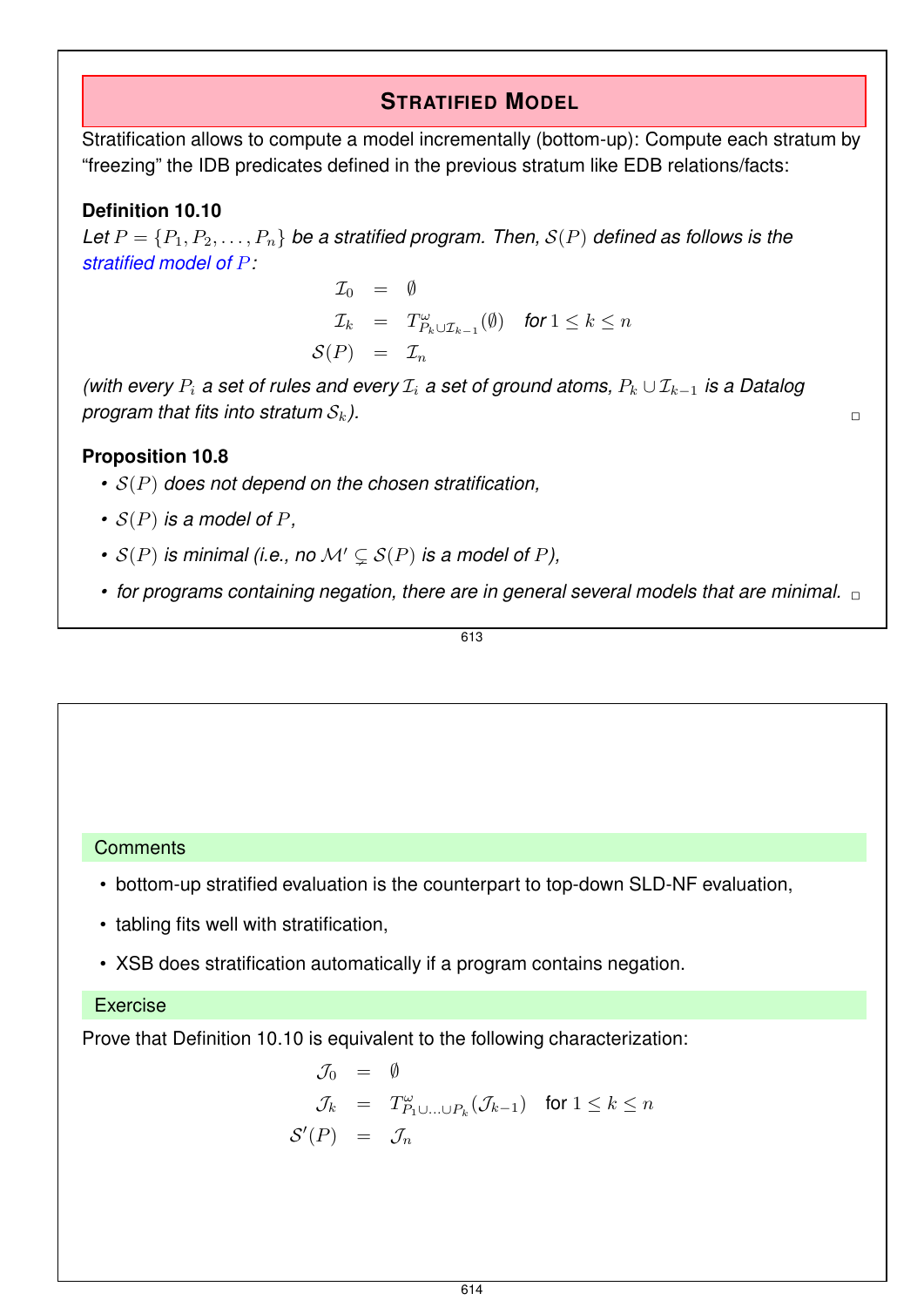## Monotonic vs. Nonmonotonic Reasoning

## **Definition 10.11**

*For a given set of input formulas*  $\phi$ , and a reasoning mechanism M, let  $Th_M(\phi)$  denote the *"theory of*  $\phi$  *wrt.* M", i.e., the set of conclusions  $\psi$  such that  $\phi \models_M \psi$ .

*A reasoning mechanism* M *is* monotonic *if*

$$
\phi_1 \subseteq \phi_2 \Rightarrow \mathit{Th}_M(\phi_1) \subseteq \mathit{Th}_M(\phi_2)
$$

• FOL is monotonic,

- The Minimal Model semantics is monotonic,
- Default Logic and Human Reasoning is nonmonotonic (allowing conclusions in presence of incomplete knowledge that can be revised upon additional information),
- Stratified semantics is nonmonotonic.

#### Exercise

- Give an example for the nonmonotonicity of the stratified semantics,
- show that for a stratifiable program  $P$  there can be multiple minimal models.

615

## **10.5.1 (Stratified) Nonrecursive Datalog with Negation vs. Relational Algebra and SQL**

### **Theorem 10.3**

*Nonrecursive Datalog with (stratified) negation with a single-predicate result is equivalent to the relational calculus and to the relational algebra.* ✷

- Means: every nonrecursive Datalog<sup>-</sup> program that defines a single  $n$ -ary result predicate res/n can be expressed by a calculus query with  $n$  free variables, and equivalently by a relational algebra expression with an  $N$ -ary result relation, and
- every n-ary relational algebra expression can be expressed by a nonrecursive Datalog program that defines a single  $n$ -ary result predicate res/ $n$ .

## Exercise:

- prove the "Algebra  $\rightarrow$  Datalog" direction (by structural induction).
- Given a (safe) rule  $H \leftarrow C_1 \wedge \ldots \wedge C_n \wedge D_{n+1} \wedge \ldots \wedge D_{n+k}$ where the  $C_i$  are positive literals and the  $D_i$  are negative literals, give a relational algebra expression that returns the relation defined by it.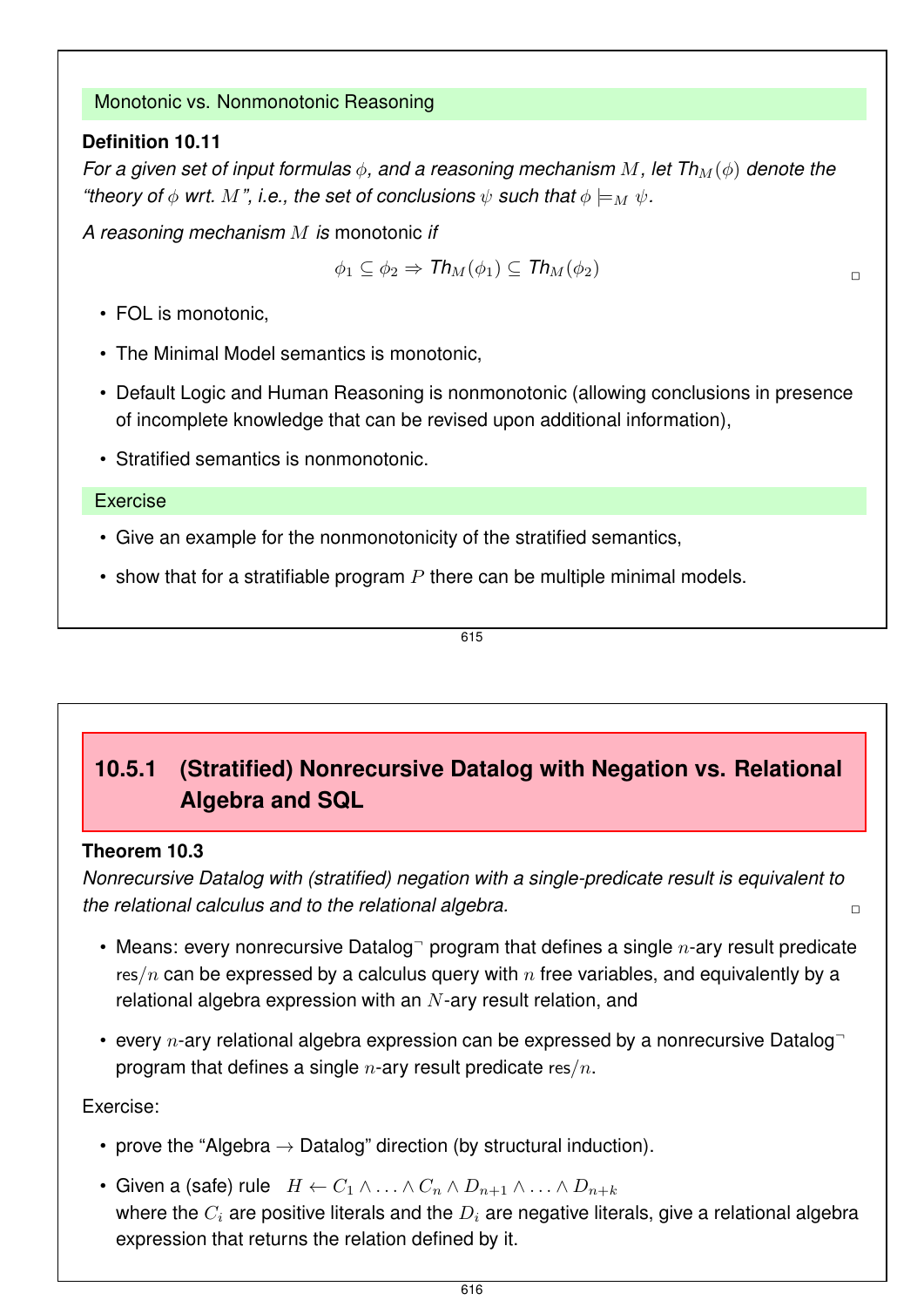## Example: Relational Division

• recall: the relational division is defined in the relational algebra by two negations

Organizations that have at least one member on each continent:

```
% :- auto_table. <br> % here not necessary
:- include(mondial).
orgOnCont(0,Cont) :- isMember(_C, 0, _), encompasses(_C, Cont, _).
notResult(0) :- organization(0,_,_,_,_,]), continent(Cont,_<),
                 not orgOnCont(O,_Cont).
result(0) :- organization(0, 1, 1, 1, 1), not notResult(0).
% ?-result(0).
% ?- findall(0, result(0), L).
[Filename: Datalog/orgOnContsDiv.P]
```
• note: call of the PROLOG standard predicate

?- findall $(0, result(0), L)$ .

returns all answers as a PROLOG list.

• compare with expressing this query in SQL.

617

## **PROLOG FINDALL**

Syntax:

findall(*variable*, *predicate*(*many variables*), *listvariable*)

- the *variable* must be bound in the predicate query; all other variables in the predicate query are local to it,
- *listvariable* does not occur in the predicate query.
- ?- findall $(A,$ continent $(N, A), L$ .

```
A = h44
```

```
N = h66
```
L = [9562488,45095292,8503474,30254708,39872000]

?- findall(N,city(N,'D',P,Pop,La,Lo,El),L).

% all names of german cities.

Large lists sometimes lead to a crash:

```
?- findall(Pop,city(N,C,P,Pop,La,Lo,El),L).
```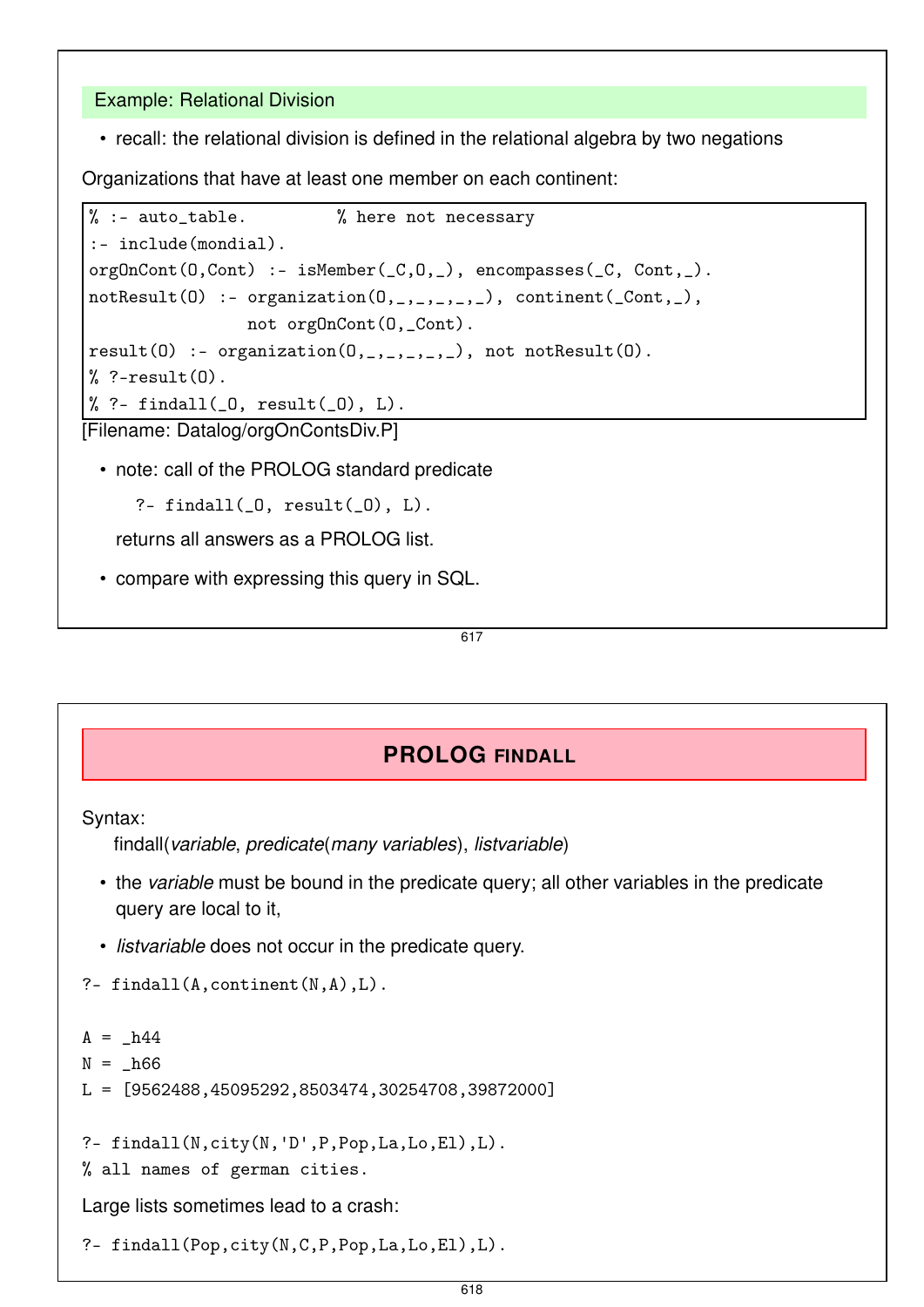## **AGGREGATION**

- example see next slide.
- PROLOG dialects supports aggregation
- XSB: via PROLOG collections:
	- **–** collect values in a bag:

```
bagof(var_1, var_2 \hat{ } \dots \hat{ } var_n \hat{ } pred(var_1, \dots, var_n), collvar)
```

```
for \text{collvar} := \text{bagof}\{var_1 \mid \exists var_2, \ldots, var_n : pred(var_1, \ldots, var_n)\}\
```
- **–** explicitly program the aggregation operator recursively over the collection.
- **–** collection is a PROLOG list organized as head, tail: Syntax:  $[H|T]$  or  $.(H,T)$ , empty list is  $[]$ .
- Note: aggregation operations also require stratification the predicates used in the subquery must be computed before.

```
619
```

```
:- include(mondial).
citypops(C,B) :- bagof(Pop,N^P^Lo^La^El^city(N,C,P,Pop,La,Lo,El),B).
% citypops('A',L).
% L = [1583000,10102,87321,null,144000,203000,118000,238000,51102]
% citypops('A',.(H,T)).
M = 1583000% T = [10102,87321,null,144000,203000,118000,238000,51102]
sum(X, [H|T]) :- sum(Y, T), H \ge null, Y \ge null, X is H + Y.
sum(H, [H|T]) :- sum(null, T), H \ge null.
sum(X, [null|T]) :- sum(X,T).
sum(null.[].
% Test: ?- sum(N,[1,2,3,4,5]). yields 15
citypopsum(C, X) :- citypops(C, B), sum(X, B).
% citypopsum('A',X).
% X = 2434525 [Filename: Datalog/aggregation.P]
```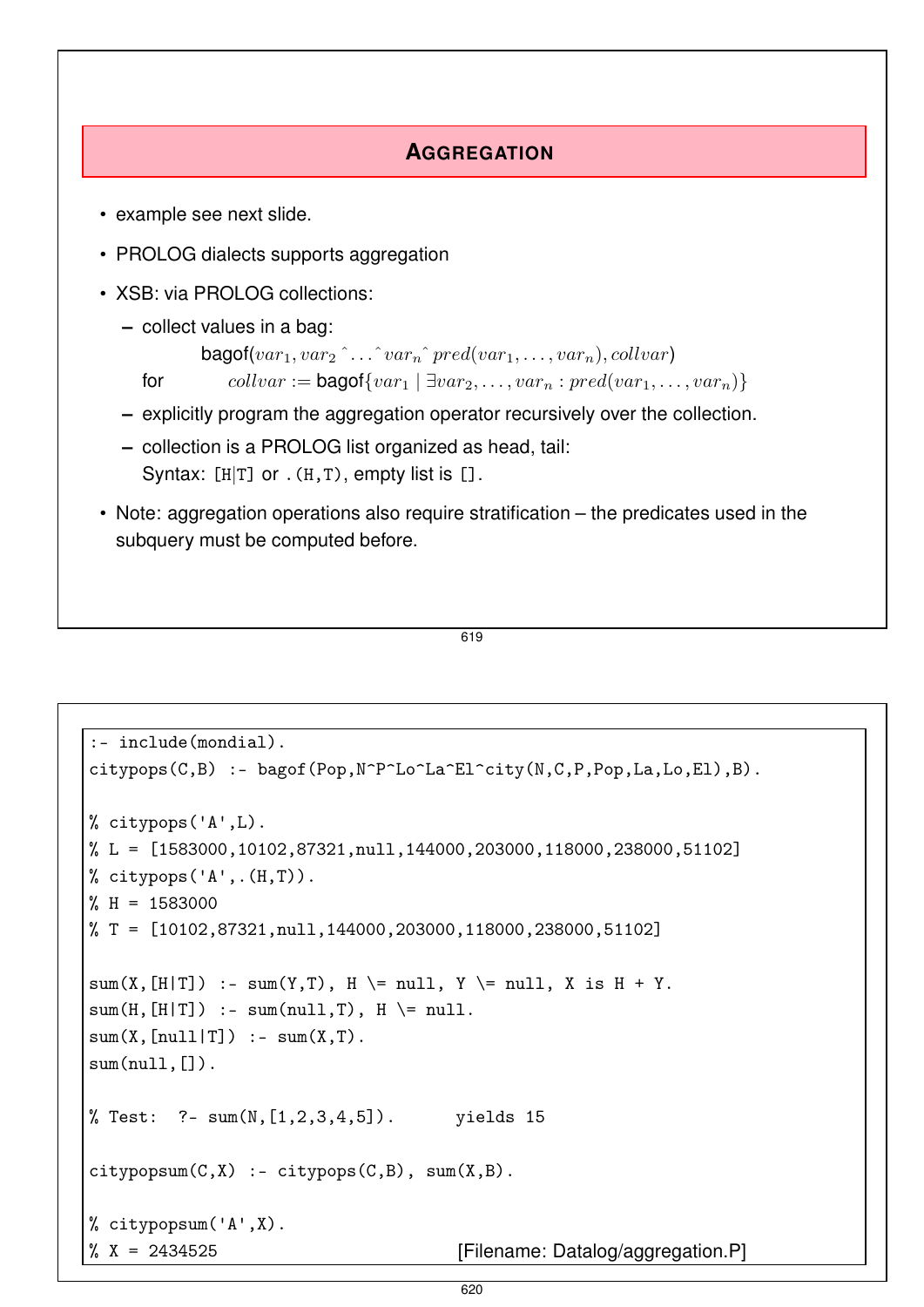Demonstrate both collection syntaxes:

```
:- include(mondial).
citypops(C,B) :- bagof(Pop,N^P^Lo^La^El^city(N,C,P,Pop,La,Lo,El),B).
sum1(X, [H|T]) :- sum1(Y, T), H \ge null, Y \ge null, X is H + Y.
sum1(H, [H|T]) :- sum1(null, T), H \ge null.
sum1(X, [null|T]) :- sum1(X,T).
sum1(null, []).sum2(X, .(H, T)) :- sum2(Y, T), H \ge null, Y \ge null, X is H + Y.
sum2(H, .(H, T)) :- sum2(null, T), H \ge null.
sum2(X, .(null, T)) :- sum2(X, T).
sum2(null, []).
citypopsum(C,X,Y) :- citypops(C,B), sum1(X,B), sum2(Y,B).[Filename: Datalog/aggregation2.P]
```
621

Aside: Tabling with Answer Subsumption

- XSB Documentation, Section 5.4
- tabling with subsumption: "subsumed" (wrt. some ordering) answers are not stored
- $\Rightarrow$  only "maximal" ones remain.

```
:- include(mondial).
:- table citypopmax(_,po(> /2)). %% blank before "/" is important!
citypopmax(C, N) :- city(\_, C, \_, N, \_, \_, \_), N \ge null.
?- citypopmax('D',P).
```
[Filename: Datalog/aggrsubsumpt.P]

- works only for min/max, not count/sum (these are not idempotent)
- see documentation: shortest paths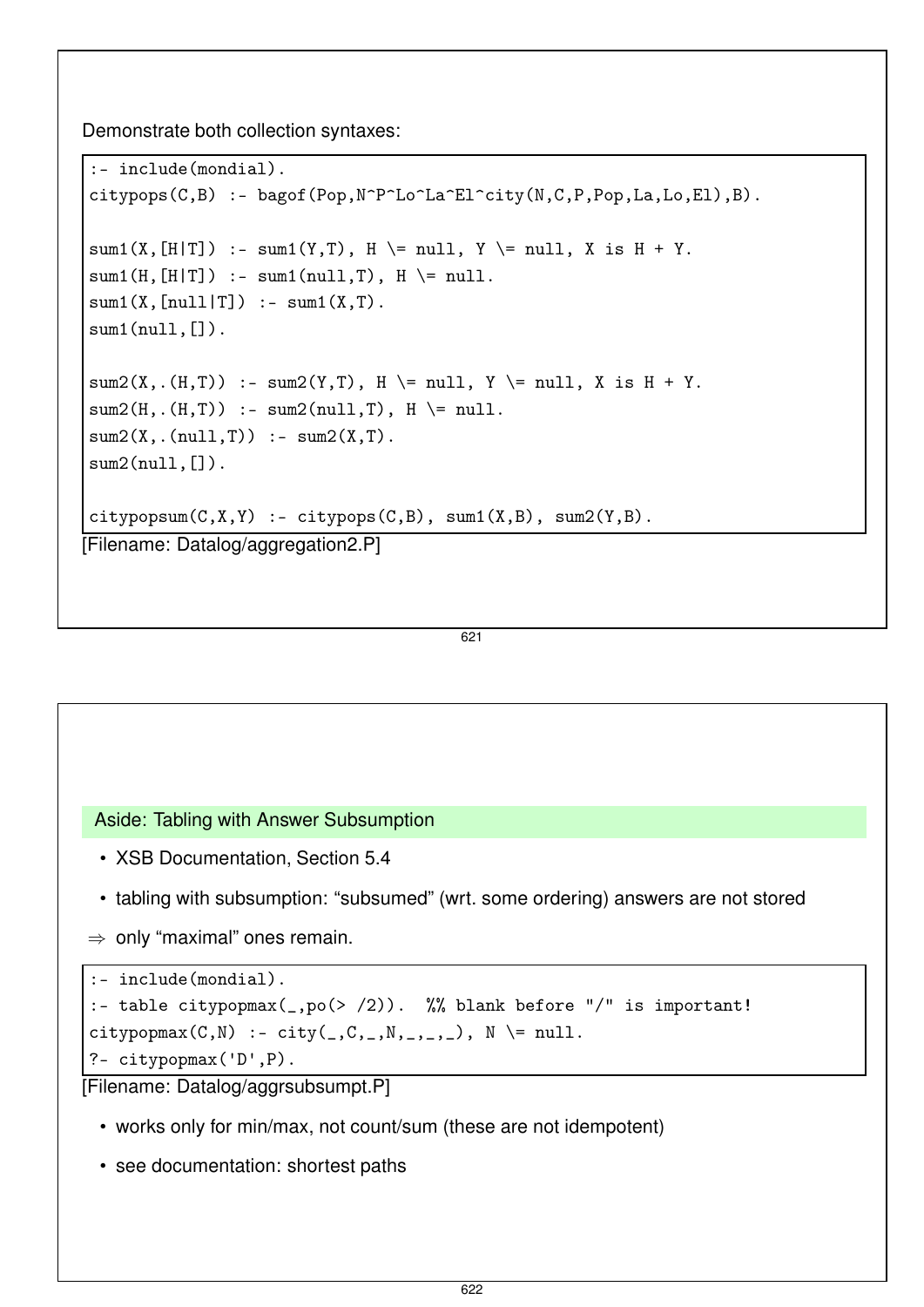## **10.5.2 (Stratified) Recursive Datalog with Negation**

- The stratified semantics seamlessly covers stratifiable *recursive* Datalog<sup>-</sup> programs.
- expressiveness covers Algebra/Calculus + Recursion.

```
\% :- auto_table.
:- table borders/3, reachable/2.
:- include(mondial).
borders(Y,X,Z) :- borders(X,Y,Z). % make it symmetric.
reachable(X, Y) :- borders(X, Y, ...).
reachable(X, Y) :- reachable(X, Z), borders(Z, Y, _).notReachable(X, Y) :- country( , X, _{-}, _{-}, _{-}), country( , Y, _{-}, _{-}, _{-}),
                       not reachable(X,Y).
```
[Filename: Datalog/transitiveclosure2.P]

Exercise

• Give the intermediate steps of the  $T_P^{\omega}$ -based stratified evaluation for the above program.

#### 623

#### Summary

- bottom-up inefficient when regarding a single query.
- IDB predicates can be seen as views:
	- **–** materialization of views not unusual in DB (when frequently used, seldomly changing)
	- **–** view maintenance strategies (upon updates of underlying tables) in LP exist:
	- $-$  seminaive evaluation of  $T_P^n$ : consider only rule instantiations where at least one atom has been derived in the previous round for computing the next one.
- tabling is already a mixture between bottom-up and top-down.
- data transformation/integration applications:
	- **–** transform the whole input database(s),
	- **–** export certain IDB relations as "resulting database",
	- **–** (e.g. generation of the MONDIAL database from Web sources with F-Logic in 1998).